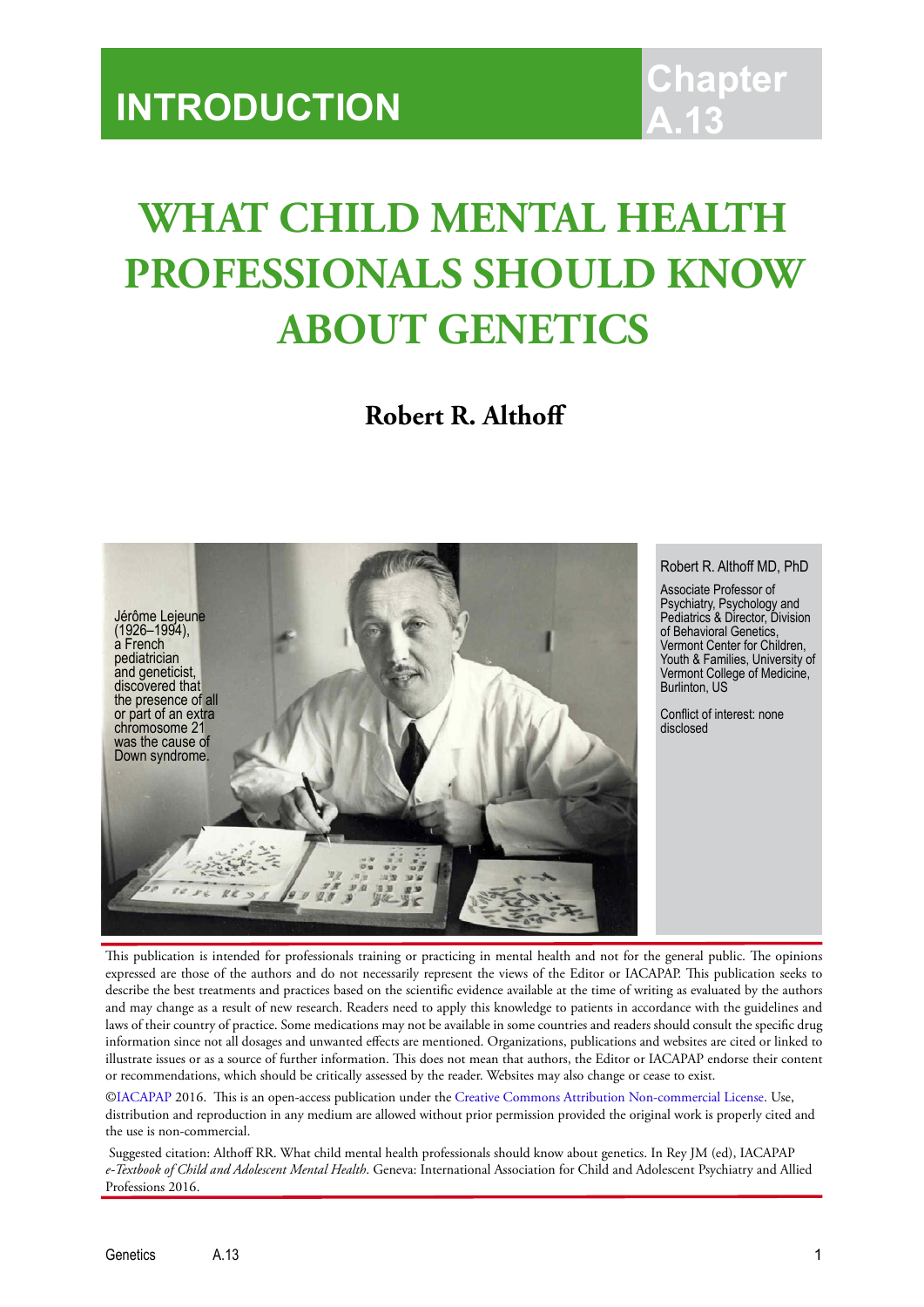Over the past 20 years, the field of child and adolescent psychiatry<br>
Mas benefitted from advances in behavioral and molecular genetics.<br>
While child psychiatric conditions were once assumed to be *caused* by<br>
mechanisms s has benefitted from advances in behavioral and molecular genetics. While child psychiatric conditions were once assumed to be *caused* by mothers", the discovery of the familiality and heritability of these disorders has made it less fashionable to argue against the biological underpinnings of developmental psychopathology. On the other hand, most clinicians are primarily taught genetics based on single gene, Mendelian inheritance. Because this kind of *one-gene-one-disorder* inheritance is relatively rare in child psychopathology, there has been a perception that psychiatric genetics is not moving fast enough to find the causes of child psychiatric conditions. Indeed, if ADHD, autism, or bipolar disorder in children were caused by a single gene, it would have been found by now. Instead, child psychiatric disorders are prime examples of complex traits. A *complex trait* is one that does not follow simple Mendelian inheritance, but rather is associated with multiple genes (and, likely, multiple environments) operating together.

To help make sense of child psychiatric genetics, we will first introduce the basic concepts of genetics. This will serve as a brief primer in the way that mental health problems are passed from parent to child. We will then discuss the importance of examining families in an empirical way such that information about both the genetics and the environment of the family can be ascertained. Then, we will describe the different types of research studies in genetics and how to interpret them. This leads naturally into a discussion of the differences between *single gene* (Mendelian) and *polygene* (complex) disorders. We will then discuss what genetic tests may be appropriate for these conditions in clinical practice and when genetic counseling is appropriate.



James Watson and Francis Crick, together with Maurice Wilkins. were awarded the 1962 Nobel Prize in Medicine for their discovery of the structure of DNA. Click on the image to view James Watson relate the frank and funny story of how he and Francis Crick, [discovered the structure of](http://www.ted.com/talks/james_watson_on_how_he_discovered_dna)  DNA (20:54).



Is there a term that you don't know? Click on the [image to find a description](http://www.genome.gov/Glossary/)  and images of common genetic terms



Each cell in the human body (except red blood cells) contains 23 pairs of chromosomes. Chromosomes are inherited: each parent contributes one chromosome per pair to their children. (a) Each chromosome is made up of a tightly coiled strand of DNA. When uncoiled it reveals (b) the familiar double-helix shape. If we picture DNA as a twisted ladder, the sides, made of sugar and phosphate molecules, are connected by (c) rungs made of chemicals called *bases*—adenine (A), thymine (T), guanine (G), and cytosine (C)—that form interlocking pairs. The order of these bases along the length of the ladder is called the DNA sequence.

[E Branscomb.](https://str.llnl.gov/str/Branscomb.html)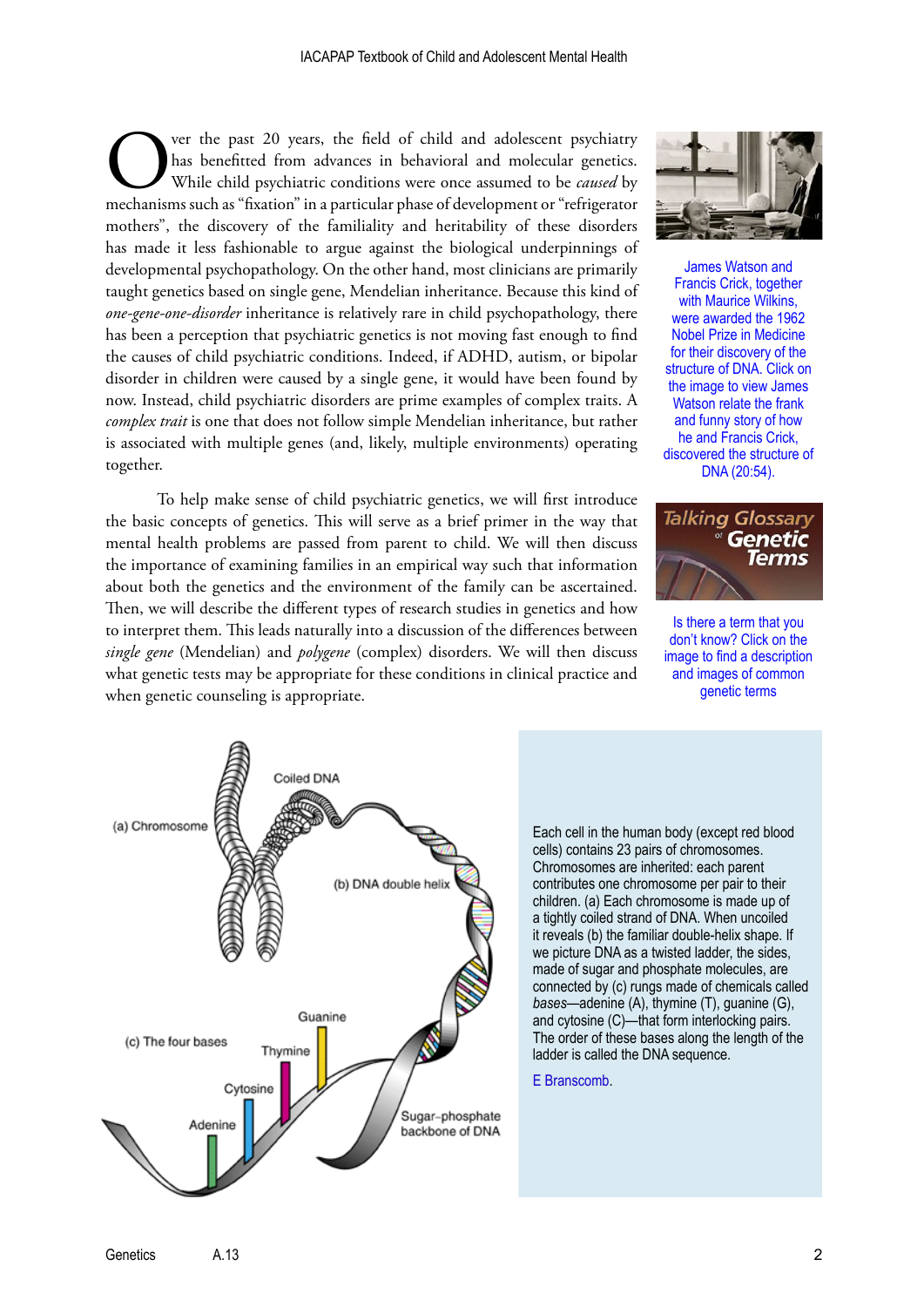## **BASIC GENETIC CONCEPTS**

Central to psychiatric genetics is the fundamental notion that in the nucleus of the cell, deoxyribonucleic acid (DNA) is transcribed into messenger ribonucleic acid (mRNA), which is then translated in the ribosome via transfer RNA (tRNA) into protein. Proteins do the work of the cell – being transported in and out of the cell membrane to serve as receptors for neurotransmitters, changing the way that the cell fires, serving as messengers for other biological systems, etc. This *central dogma* of biology that DNA ->RNA -> protein provides the basis for all other associations that we will discuss. Because the proteins in neurons start first as a basic code in DNA, the way that neurons function can be affected by the variation in the DNA code. Further, because DNA in each cell is, at least in structure, essentially the same pattern of nucleotide base pairings, one need not look at neurons directly to make these associations. DNA taken from any cell in the body (although most frequently from blood lymphocytes or cheek/salivary epidermal tissue) can provide insight into the DNA sequence throughout the rest of the body. If a change in the DNA code is associated differentially with a psychiatric condition, one would be a step closer to understanding the biological system that undergirds that condition.

One other key concept is necessary here to make it clear why we examine DNA in child psychiatry. DNA is passed on from parent to child. DNA is a double stranded molecule that contains one strand from one parent and a second strand from the other parent. On each of these strands, or *chromatids*, are strings of nucleotides, some of which cluster into functional units, or genes, that code for protein. Other parts of the chromatid are intragenic or *in-between genes*. These regions themselves may also be important to the function of proteins, possibly indirectly. Both genes and intragenic regions are passed from parent to child. Genes often come in two forms, called *alleles*. A child, therefore, receives one allele from his or her father and another allele from his or her mother. Thus, if one were to determine that specific alleles of a gene follow along with a particular disorder within a family, one could derive associations between specific genes and specific disorders.

Because half of the DNA in an individual is transmitted from the mother and half from the father, this has enabled clinicians and researchers to be able to determine specific inheritance patterns for particular single gene disorders. For example, Huntington Chorea is inherited due to an expansion in the number

#### **ALLELE**

An allele is an alternative form of a gene (one member of a pair) that is located at a specific position on a specific chromosome. These DNA codings determine distinct traits that can be passed on from parents to offspring. Individuals inherit two alleles for each gene, one from each parent. If the two alleles are the same, the individual is homozygous for that gene. If the alleles are different, the individual is heterozygous. In traditional Mendelian genetics, alleles can be dominant or recessive. Under this model, if a trait is influenced only by a single gene, an organism that is heterozygous at a specific locus—and, therefore, carries one dominant and one recessive allele—will express the dominant phenotype. Alleles contribute to the organism's phenotype, which is the outward appearance of the organism. Alleles are divided into the "major" and the "minor" allele based on the allele of a gene that most frequently occurs in the population. Alleles are considered "common" if they occur more often than 1% in a population. Otherwise, they are considered "rare".

#### **KARYOTYPE**



A karyotype is the number and appearance of chromosomes in the nucleus of a cell. The term is also used to denote the complete set of chromosomes in an individual organism.

Karyotypes describe the chromosome count of an organism, and what these chromosomes look like under a light microscope: length, the position of the centromeres, differences between the sex chromosomes, and any other physical characteristics. The figure on the left shows the karyotype of a normal human male, while the one on the right is the karyotype of a person with Down syndrome.

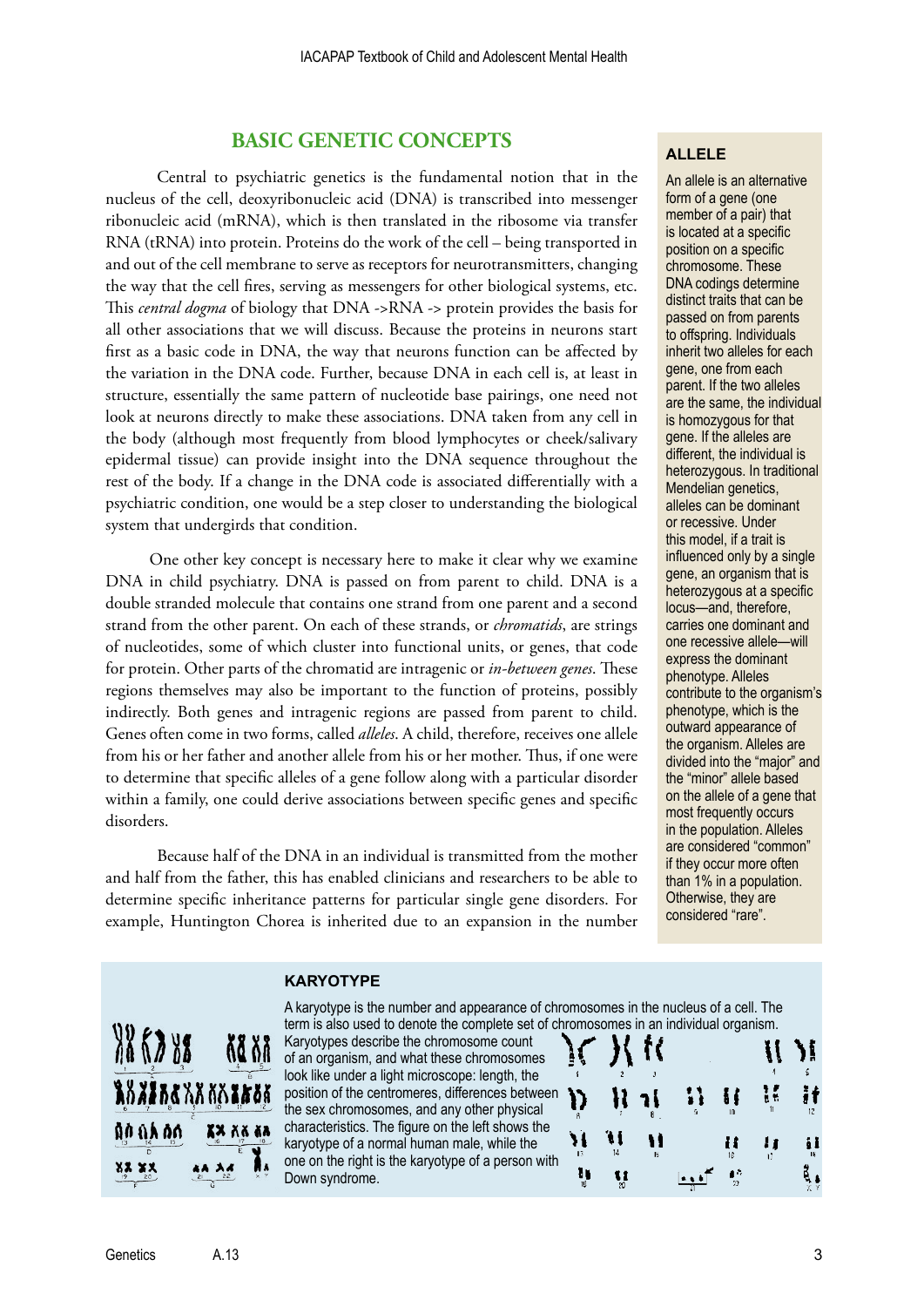

## **NAMING GENES**

of specific tri-nucleotide repeats at a particular area of the genome (4p16.3). This region of the chromosome is inherited from parent to child with worsening symptoms in each subsequent generation due to the accumulation of more repeats. Because of this inheritance pattern, the familiality was first established by examining and plotting out the histories of families with Huntington (see Figure A.13.1). This was followed by discovery of the pertinent chromosome, after which a particular gene in that region was identified. True to the *central dogma* above, this gene — *huntingtin —* codes for the *huntingtin* protein which plays a role in the pathogenesis of Huntington chorea.

located on the long arm of [chromosome 7](http://ghr.nlm.nih.gov/chromosome/7) at

position 7q31.2.

Genes are named by those who discover them and are frequently given colorful names, such as this situation where the gene is associated with Huntington Chorea, but the gene is spelled *huntingtin*. Genes are typically written in lower case lettering in italics.



Genetics A.13 4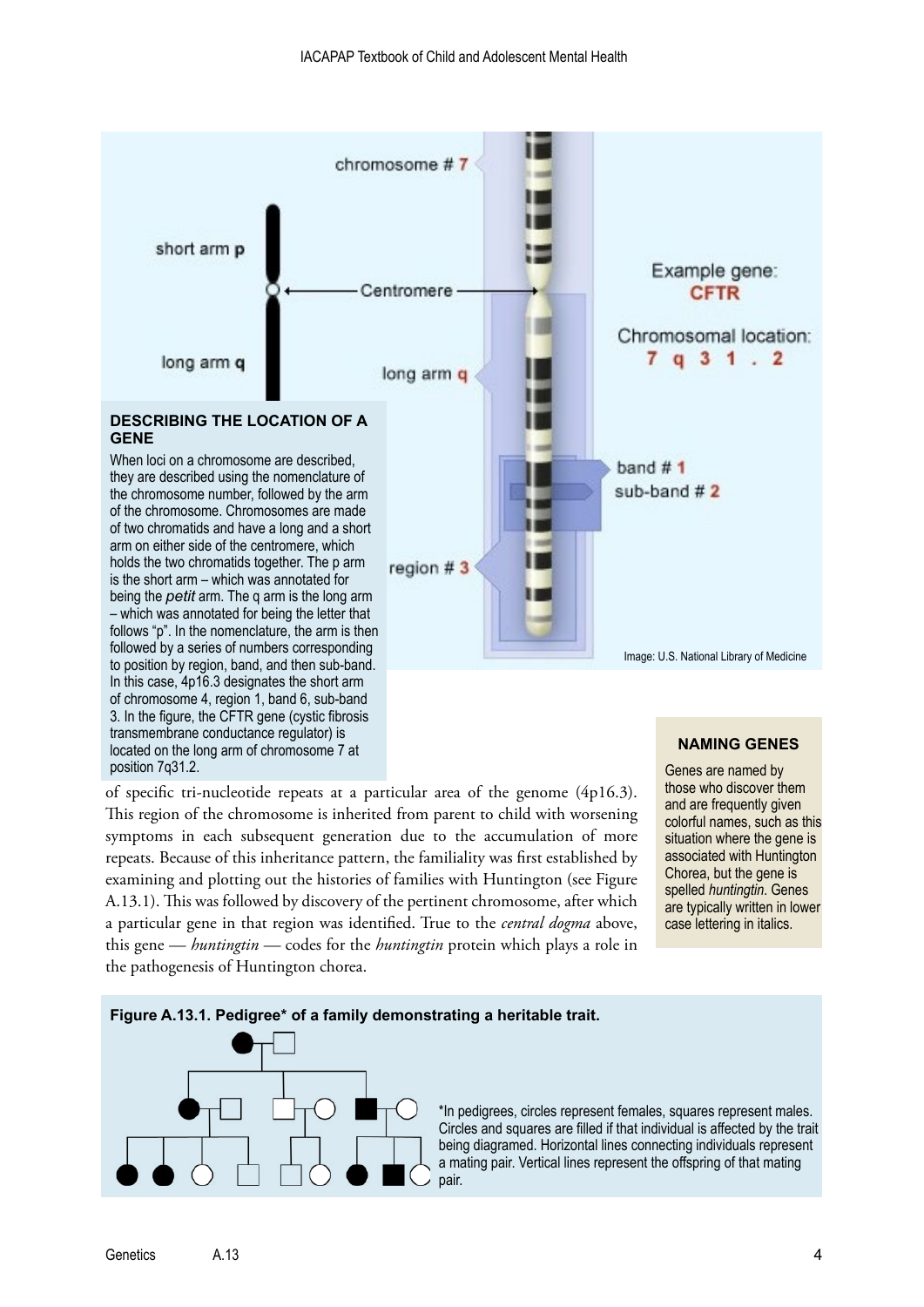## **GENETICS OF CHILD PSYCHIATRIC DISORDERS**

For most child psychiatric disorders, however, the Mendelian pattern does not hold. Instead, child and adolescent psychiatric disorders are related to genetics in one of three scenarios, which are not mutually exclusive:

- The *common disease-common variant* hypothesis
- The *rare-variant-common disease* hypothesis; and
- The *gene-environment interaction* hypothesis.

Because each of these hypotheses has stemmed from, and has led to, slightly different approaches in the literature, we review them each briefly.

#### **The Common Disease-Common Variant Hypothesis**

In this hypothesis, child psychiatric disorders are due to the accumulation of *multiple common genes*, each of which has a minor additive effect on the presentation of the illness. In this hypothesis, genes which may otherwise have been selected against through natural selection are kept in the population because in other environments and in combination with certain other genes they are advantageous. When enough of the risk alleles are put together, however, the combined effect pushes the child towards a particular disorder. Support for this hypothesis comes from findings like those of [Constantino et al \(2010\)](http://www.ncbi.nlm.nih.gov/pmc/articles/PMC2970737/) who showed using quantitative measurement that subsyndromal autistic traits are found in siblings of individuals with autism. Similar arguments have been made for ADHD. This suggests that there is a familial aggregation of genes that affect the individual, but one individual has an overall higher *dose* of them. Further support for this hypothesis comes from findings in the literature of combined additive genetics of disorders (as we will see below under "twin studies" and "genome-wide complex trait analysis"). Consistent with this has also been the relatively minimal findings of genes of major effect for child psychiatric disorders when *genome-wide association studies* (GWAS) are performed.

#### **The Rare Variant-Common Disease Hypothesis**

This hypothesis holds that common psychiatric disorders are associated with an *accumulation of rare mutations* in a population. Proponents of this hypothesis would postulate that one or several of these rare (less than 1% allele frequency) mutations placed along the same critical developmental pathway may push the organism towards having a child psychiatric condition [\(Hoffman & State,](http://www.ncbi.nlm.nih.gov/pubmed/20643309)  [2010](http://www.ncbi.nlm.nih.gov/pubmed/20643309)). This model has been used to help explain disorders in which there is the appearance of a new condition in an otherwise healthy family. This might occur because, at times, the process of DNA replication and subsequent inheritance is not perfect, leading to changes in the gene sequence that are passed from mother or father to child. This process of *de novo* mutation allows for new mutations to be passed onto the child. In the rare-variant-common disease hypothesis, these *de novo* mutations become problematic when they accumulate. For example, these rare variants are overrepresented in autistic families where there is a single autistic individual (so-called, "simplex" families) ([Sebat et al, 2007\)](http://www.ncbi.nlm.nih.gov/pmc/articles/PMC2993504/). Because these are new mutations that can then be passed along, they can have profound effects on each subsequent generation, making their concentration in the gene pool stronger. At



If you wish to increase your knowledge of behavioural genetics you may want to enrol in the MOOC "Introduction to Human Behavioral Genetics" by Matt McGue of the University of Minnesota. This course entails committing 3-5 hours/week during 8 [weeks. Click on the image](https://www.coursera.org/course/behavioralgenetics?authMode=login)  to access the course (it requires registration but it is free).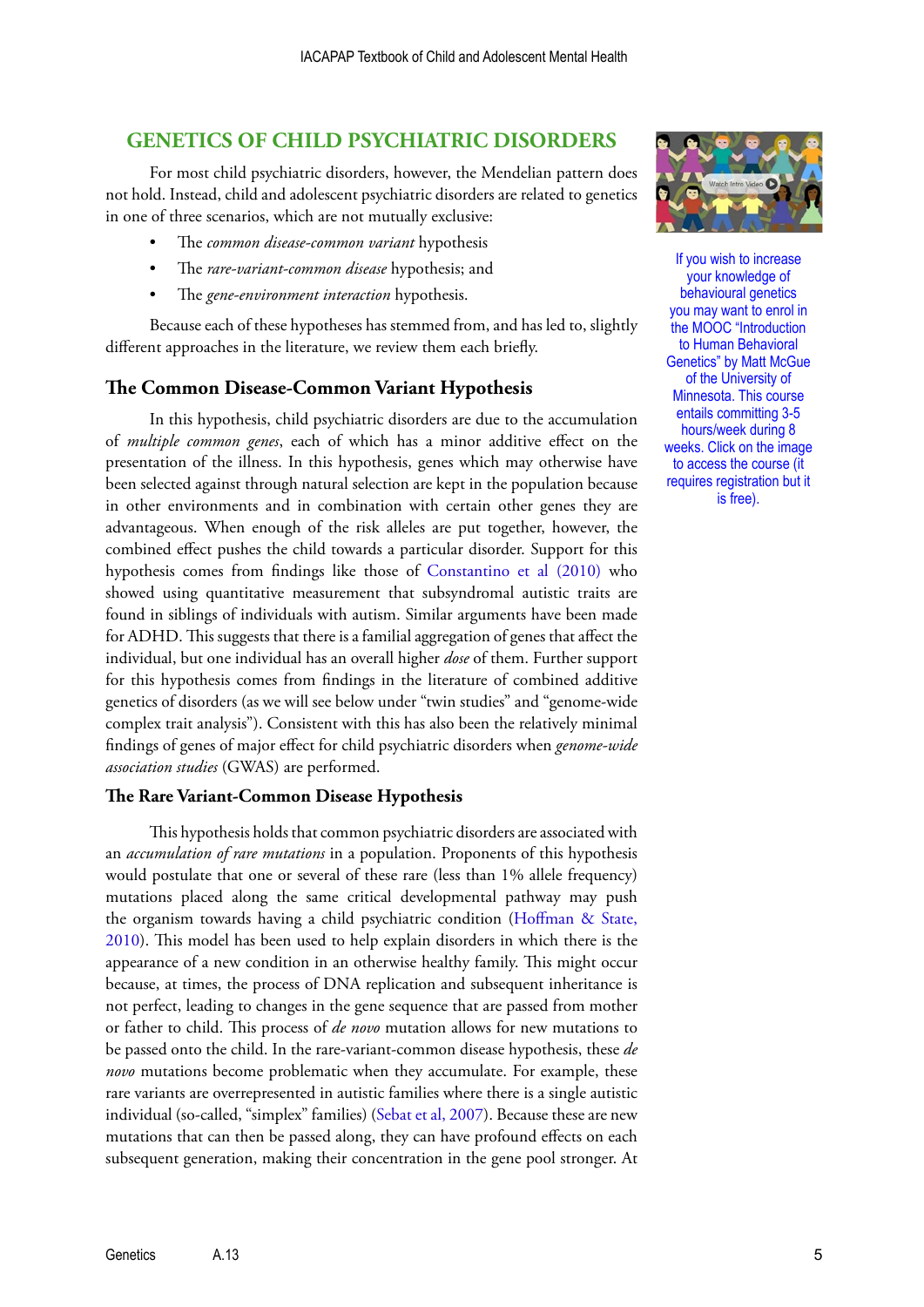their extreme, rare variant mutations can act more like Mendelian traits which can then be inherited if the individual reproduces.

## **The Gene-Environment Interaction Hypothesis**

In this hypothesis, it is assumed that either common variants or rare variants (most often the former) only have an effect on the expression of a child psychiatric condition if placed into an environment in which those particular genes were expressed and could therefore be deleterious. As noted below, this hypothesis has been quite central to plant genetics for some time, but really came into the human behavioral genetic literature with findings of Caspi and Moffitt in the early 2000's with a series of influential papers ([Caspi et al, 2002](http://www.ncbi.nlm.nih.gov/pubmed/12161658); [Caspi](http://www.ncbi.nlm.nih.gov/pubmed/12869766)  [et al, 2003](http://www.ncbi.nlm.nih.gov/pubmed/12869766)) proposing that the type of environment in which a child was raised placed them at higher risk for later illness, depending on their genotype. While these findings have had variable success in replication, they have provided the foundation for the burgeoning field of epigenetics and gene expression in child and adolescent psychiatry.

In the following section, we will describe the types of genetics studies that one is likely to encounter in the child and adolescent psychiatric literature and will key them back to these three hypotheses.

## **DIFFERENT TYPES OF GENETIC STUDIES AND HOW TO INTERPRET THEM**

Here, we describe the types of genetic studies likely to appear in the literature and provide some detail as to the questions that they are able to address. Under the section "when is genetic testing appropriate" we provide information about specific clinical genetic tests.

#### **Family Studies**

The most fundamental type of genetic study is the study of families. As noted above, DNA is passed on from parent to child. Therefore, disorders in which genes are involved should run in families. Family studies have been useful for establishing the heritability of almost all child psychiatric conditions. Family studies require information from at least two, but most often three or more members of the family, and analyses to determine whether a trait is more likely to occur in certain families than in others. Of course, there is familial transmission of more than DNA from parent to child. Wealth, for example, although it runs in families, is not transmitted genetically. Both the environmental influences of the parents and their genes are responsible for familiality. In fact, in behavioral genetics, it is assumed that a trait is influenced by at least three factors, the effects of:

- Genes (A),
- The particular environment that affects an individual (E), and
- The shared environment  $(C)$  which is a measure of how two children in the family are alike, regardless of their genetic similarity.

#### **EFFECT OF THE ENVIRONMENT**

The effect of the particular environment that influences an individual (E term) in behavioral genetic studies also encompasses all of the error of the models and not just unique environmental variance. In order to get a better measure of unique environment, specifically, one must turn to very complicated designs such as children of twins, which are described well in [Boomsma et al \(2002\)](http://www.ncbi.nlm.nih.gov/pubmed/12415317).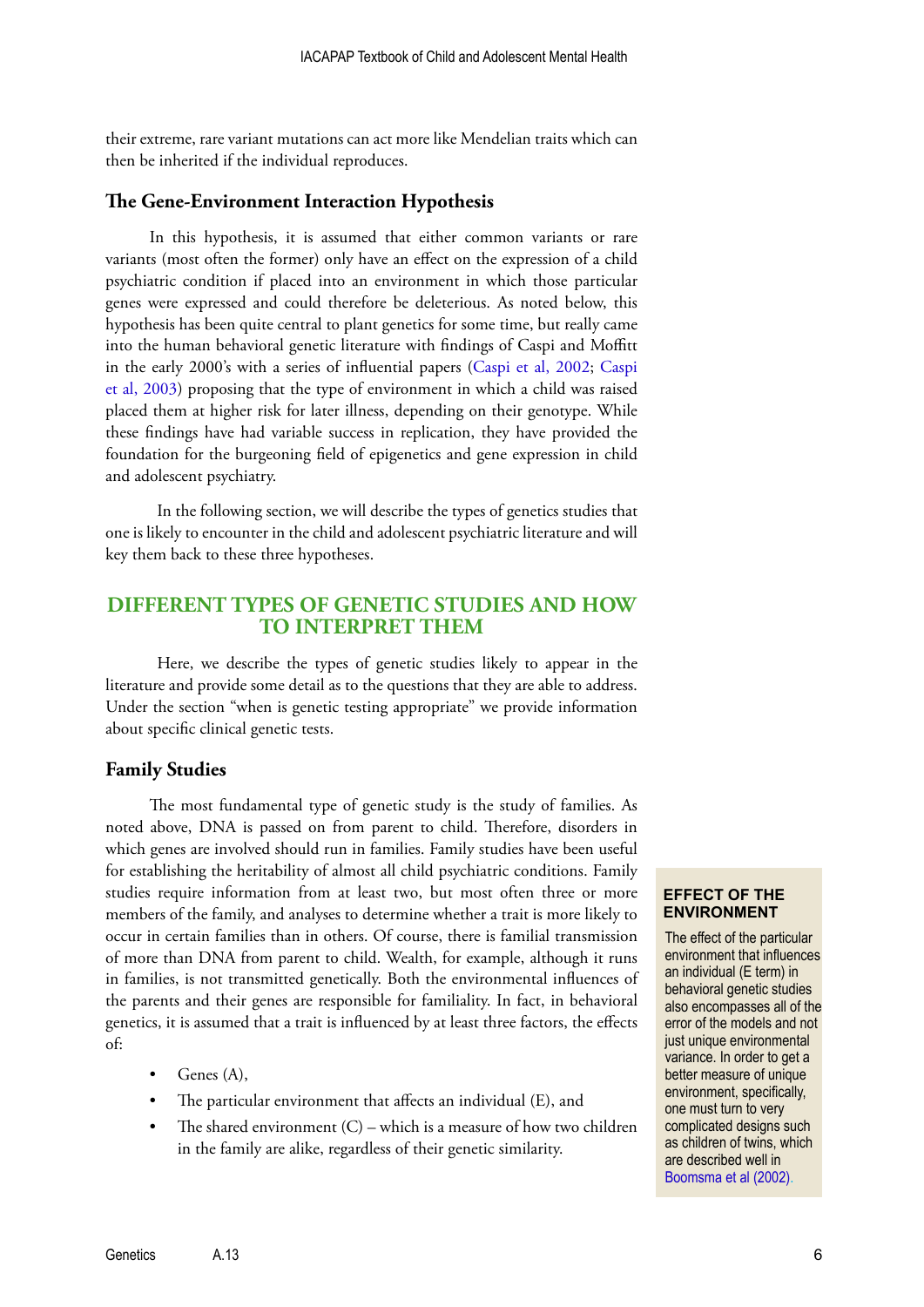

**Figure A.13.2 Familiality of a trait includes both genetic and shared environmental components.**

In family studies, one cannot separate out additive genetics (A) from shared environment (C), because they both contribute to disorders running in families. A limitation, therefore, of family studies is that, although they can establish familiality, they cannot establish heritability, unless specific genetic markers are measured or environments are held constant (see Figure A.13.2). To separate shared environmental from genetic associations within families, we need twin and adoption studies.

#### **Twin and Adoption Studies**

Twin and adoption studies can hold constant either environmental or genetic factors, or both (in the case of twin-adoption studies). Adoption studies are still relatively rare, but have provided marked insight into the environmental factors that influence traits. In adoption studies, children are assessed to see whether they are more similar to their birth parents or to their adoptive parents. If the children resemble their adoptive parents more than expected by chance, this indicates shared environmental influence. Adoption studies, while less common than either twin or family studies, have demonstrated shared environmental associations for antisocial behavior and personality, among others. The dearth of adoption studies, however, likely reflects the difficulty of controlling for birth parent variables when researchers are unable to obtain information about one or more birth parents (Alsobrook et al, 2002).

In contrast to adoption studies where the environment is varied, twin studies allow systematic separation of the shared environment from additive genetics based on the biological variance of twin type. Twins share either all of their genes (identical or monozygotic twins) or half of their genes (fraternal or dizygotic twins) allowing one to compare the concordance rate of a disorder between monozygotic (MZ) twins and dizygotic (DZ) twins as a first test



Click on the image to [access a video clip about](https://www.youtube.com/watch?v=MtEdP267TZ0)  what it is likely being an identical twin (7:02)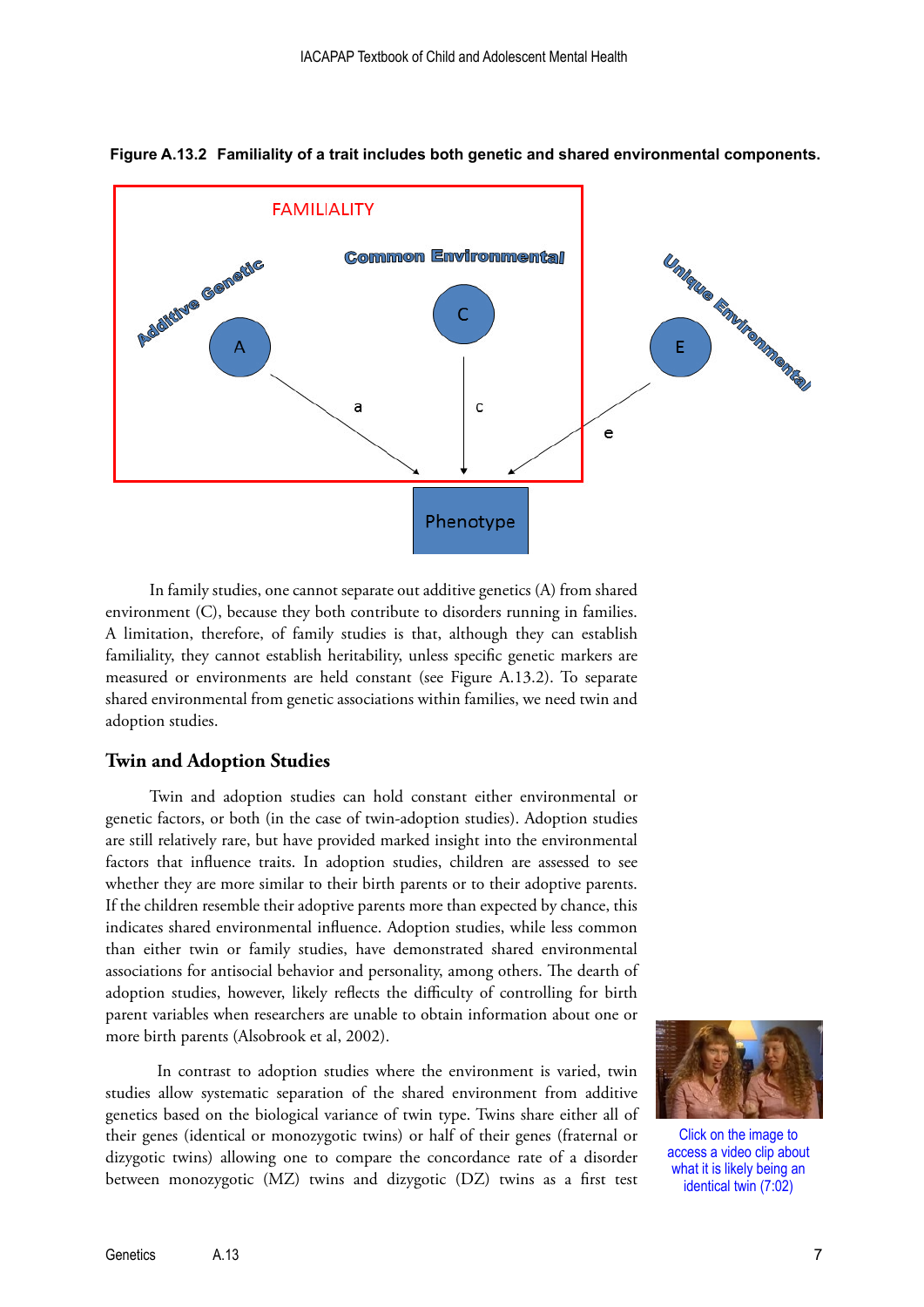#### **QUANTIFYING HERITABILITY**

Heritability can be defined as the proportion of phenotypic variance attributable to genetic variance. "Heritability is a statistic that applies to population variance and not to individuals or to traits as a fixed feature. A high heritability means that genetic factors account for much of the variation in the liability to show a particular trait in a particular population at a particular point in time. It does not mean that genetic factors play a major role in the causation of that trait in any one individual'' ([Rutter et al,](http://adai.washington.edu/confederation/2008readings/Hill_rutter-2006-gxe.pdf)  [2006](http://adai.washington.edu/confederation/2008readings/Hill_rutter-2006-gxe.pdf)).

Heritability below 0.30 is considered low, between 0.30 and 0.60 moderate, and above 0.60 high. For example the heritability of intelligence is 0.45 to 0.75 (depending on age, higher as we become older) and up to 0.85 for bipolar disorder.

Heritability can be estimated by using twice the numerical difference of the MZ and DZ correlations. For example in a study of obsessive-compulsive symptoms in children, the correlation between male MZ twins was 0.51 while the correlation between male DZ twins was 0.34, leading to heritability estimate of 0.34 [2(rMZ-rDZ)=2(.51-.34)] (Hudziak et al, 2004). Often, as in this example, the MZ concordance rate is somewhere between the DZ twin concordance rate and twice the DZ twin concordance rate. In this situation, both additive genetics and shared environment are involved. To estimate the contribution of each, twin researchers use structural equation modeling, which assumes that additive genetics and shared environment are unmeasured, or latent, variables and imputes the relations between them based on the data (for a review see [Rijsdijk & Sham, 2002\)](http://bib.oxfordjournals.org/content/3/2/119.long)

Estimates of heritabilities of common child psychiatric disorders are discussed below and are provided in Table A.13.1.

for genetic contributions. If a disorder is almost entirely related to genes, the concordance rate between MZ twins will be twice that of DZ twins, because MZ twins share 100% of their DNA sequence while DZ twins share, on average, only 50%—this assumes that the genetics are additive, without evidence of genetic dominance, rater bias, or other interaction. On the other hand, if genes are not involved at all, the MZ and DZ twin concordance rates will be equal.

The role of estimating additive genetic effects using twin designs is most consistent with the *common variant-common disease* model listed above whereby all of the genetic effects across the population of twins are modeled together. Twin studies have the additional advantage of being able to control for genetic effects while testing specific environmental effects by comparing MZ twins who are concordant and discordant on a particular trait. In this situation, *de novo* mutations may play a larger role, as it is possible for one MZ twin to carry a mutation while the other does not [\(Ehli et al, 2012\)](http://www.ncbi.nlm.nih.gov/pmc/articles/PMC3449078/); supporting the *rare variantcommon disorder* hypothesis. However, this is rare for highly heritable disorders. Twin studies can also be used to evaluate more complicated questions such as issues of gender effects (using opposite sex twins) and questions of informant bias. For other advantages of twin designs, see Boomsma et al (2002).

## **Candidate Gene Studies**

Once family studies have determined familiality and twin or adoption studies have determined heritability, researchers can then investigate which genes, exactly, are involved. Uncovering the genes that are involved should enable us to design and test treatments that are specific to particular physiological pathways involved in particular phenotypes. Studies are often conducted on *candidate genes* – that is to say, genes hypothesized to be involved in a phenotype for some reason. A classic example is the *dopamine receptor D4* (DRD4) gene which, as the name implies, encodes the D4 subtype of the dopamine receptor. The DRD4 gene has multiple *single nucleotide polymorphisms* (SNPs) associated with it and also has a site containing a *variable number of tandem repeats* (VNTR). This VNTR, the 7-repeat sequence of the DRD4 gene, has been used frequently as a marker

#### **SNPs**

A *single nucleotide polymorphism*, or SNP (pronounced like "snip"), is a difference in a single nucleotide along the DNA sequence. Because SNPs vary between people, they can be used as a source of variation along the genome. Thus far, it appears that there are about 10 million SNPs spaced along the human genome. Researchers use these SNPs to "tag" portions of the genome. When a SNP is within a gene, variation in that SNP may be a marker that can associate that gene with disease. When they are outside of a gene, they are often still correlated with functions of genes through *linkage disequilibrium*, which is a term that refers to how likely two markers are to be inherited with each other. Sometimes SNPs will be said to be in *high linkage disequilibrium* (high LD), meaning that they, for the most part, can be substituted one for the other because they are correlated very highly.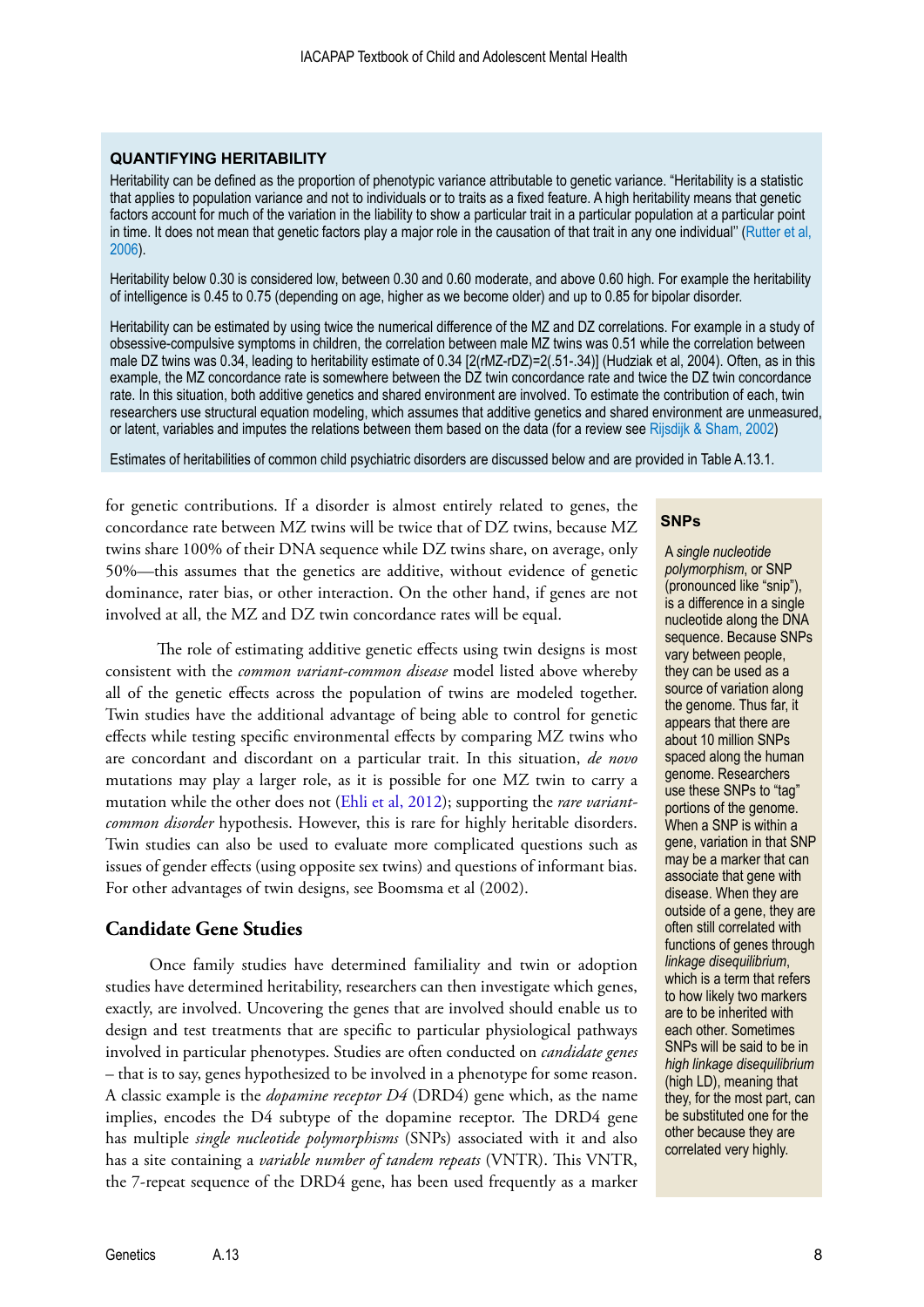for attention-deficit/hyperactivity disorder (ADHD). Investigators first started examining the dopamine genes, however, because of the dopamine hypothesis of ADHD which, essentially, arose from the clinical finding that medications used for the treatment of ADHD (i.e., the psychostimulants) have dopamine re-uptake inhibition as one of their mechanisms of action. Dopamine receptor genes were, therefore, explored as candidates and were found to be associated with ADHD. Another way of developing candidates is to use pedigrees with known genetic changes to identify gene regions which may be involved. A final pathway to a candidate gene is to examine the results of either linkage or *genome-wide association studies* (GWAS, described below) and to choose likely "hits".

Unfortunately, candidate gene studies fall prey to a number of difficulties. Foremost has been the lack of replication across studies. Many highly significant findings in one population have not been replicated in others. Some of this may be due to the relative distribution of risk alleles within particular populations – that is, allele frequencies vary by race and by geographical region. This feature of SNPs can lead to population stratification – association of an allele with a disorder only because both the allele and the disorder are more common in a subpopulation. Moreover, because only one SNP is typically tested at a time, there is a higher prior probability of it being detected than if the whole genome was being tested. Many candidate gene tests do not survive correction for comparisons across the entire genome. Consequently, many researchers prefer to test only candidate SNPs that have been derived from a whole-genome approach such as linkage or GWAS studies.

## **Linkage Studies**

Linkage studies were the first type of molecular genetics study that was able to search across the entire genome and determine where on the chromosome a disease locus might lie. In linkage studies, at least 2 members of a pedigree, preferably three or more, are examined to see whether portions of the genome cosegregate with a disorder. Critical to linkage is the idea of *identity by descent* – that is, the matching of specific chunks of DNA that are inherited together along with a disorder. By examining the distance between these chunks of DNA, the likelihood of recombination given a particular distance of markers from one another, and the proposed genetic relations among members of a family, whole genome scans can be conducted on relatively small sample sizes with smaller numbers of markers than needed for genome-wide association studies. A disadvantage to linkage studies is that the spatial resolution on the chromosome is not very high, so that a linkage peak, which would denote an important association with a phenotype, may contain many genes underneath it. Still, linkage has been a critical tool for detecting candidate genes for further study.

## **Genome-Wide Association Studies (GWAS)**

Linkage studies have fallen a bit out of vogue with the advent of relatively inexpensive chip-based technologies that sample across thousands or millions of common SNPs at once. GWAS can tag these common SNPs across the genome and can simultaneously perform millions of association tests with the disorder being studied. Because statistical controls take account of multiple comparisons

#### **MOLECULAR GENETICS**

The branch of genetics that deals with the structure and activity of genetic material at the molecular level.

#### **VARIABLE NUMBER OF TANDEM REPEATS (VNTRs)**

VNTRs are parts of the genome where there are segments of DNA that are repeated. These segments can vary between individuals, making them markers of genetic variability.

**CO-SEGREGATION**

The tendency for closely linked genes and genetic markers to be inherited together.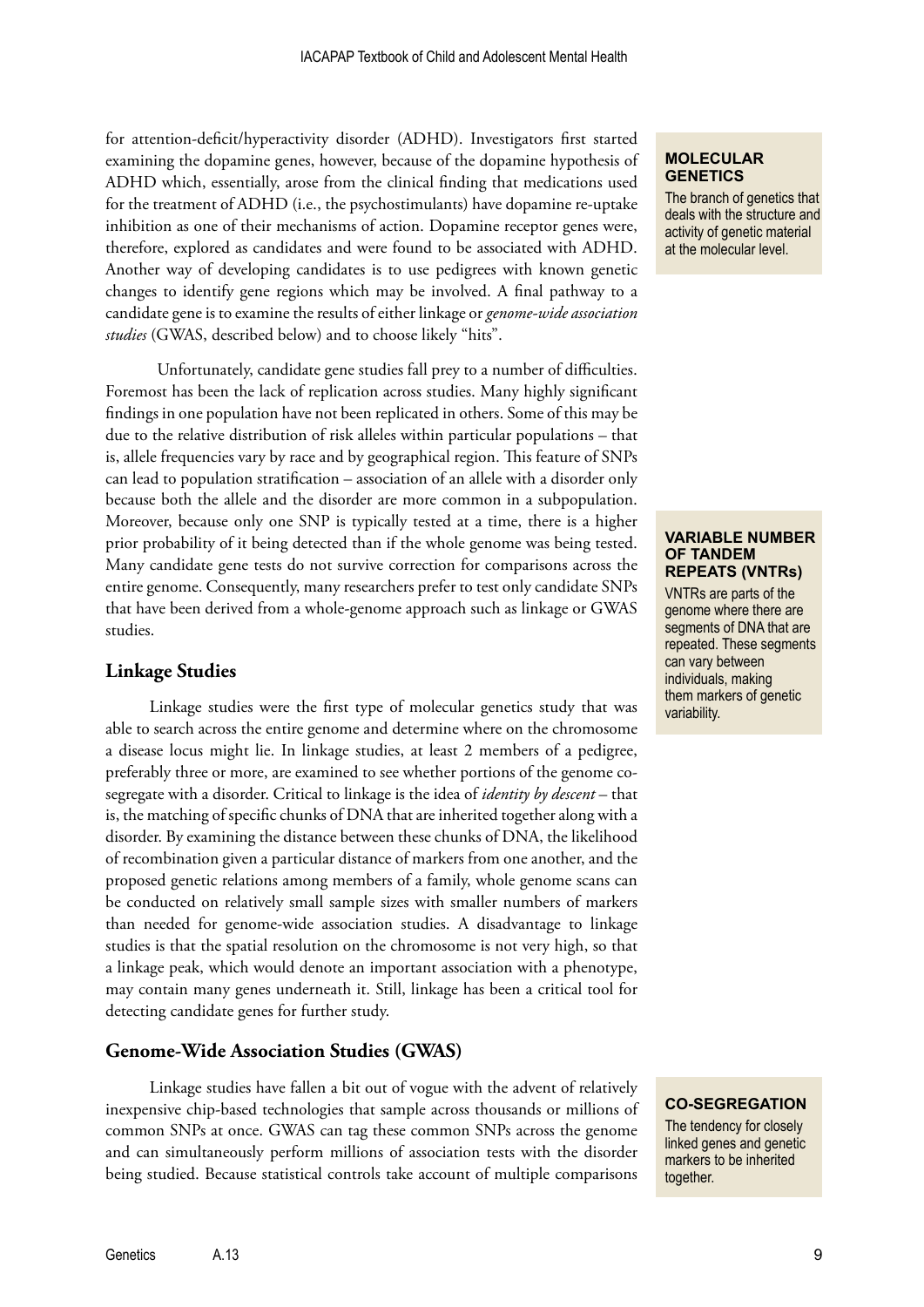across the genome, large samples are needed to obtain enough power to detect associations. Even with large samples and stringent statistical controls, GWAS hits have been difficult to replicate. For example, childhood ADHD has been shown to have additive genetic factors accounting for up to 70% of the variance in twin studies, but a recent meta-analysis using over 1.2 million SNPs and nearly 10,000 individuals found no genetic hits [\(Neale et al, 2010](http://www.ncbi.nlm.nih.gov/pmc/articles/PMC2928252/)). That said, other highly heritable traits such as height, weight, and diabetes, despite having more easily defined phenotypes, have required even bigger samples to find associated genes in GWAS. Failure to find genes of major effect using GWAS is consistent with the common disorder-common variant hypothesis, but because rare variants are excluded from GWAS, such findings do not necessarily contradict the rare variant hypothesis. When *copy number variations* (which are a collection of catalogued rare variants that can be included on microarray chips) are included in whole genome studies, for example, rare variant findings have emerged for ADHD, autism, and other disorders.

#### **Genome-Wide Complex Trait Analysis (GCTA)**

An alternative way to use whole genome data has been to examine the additive effects of genes directly. Genome-wide complex trait analysis, a relatively new method, essentially takes large samples and creates a genetic similarity matrix of correlations among the alleles from all measured SNPs among all individuals. By using the degree of measured genetic similarity between individuals and comparing it to the likelihood of trait expression, researchers can examine directly the heritability of a particular child psychiatric condition. GCTA requires larger sample sizes than traditional twin methods  $(-3000)$ , and a recent comparison of the GCTA heritability estimates to twin heritability estimates for childhood disorders showed lower estimates in GCTA than in the traditional twin models ([Trzaskowski et al, 2013\)](http://www.ncbi.nlm.nih.gov/pmc/articles/PMC3914760/). Still, the ability to examine heritability directly through GCTA (or other methods being developed) without the need for sampling of twins is an exciting development. GCTA studies are built upon and strongly support the common disorder-common variant hypothesis.

#### **Epigenetics**

Epigenetics provides an additional approach to psychiatric genetics. Literally meaning "outside of genetics", epigenetics was first used to describe heritable changes in the genome that are not related to changes in the DNA sequence. These changes could include changes in DNA methylation (wherein a methyl group [CH $_{\tiny 3}$ ] is placed on a cytosine-guanine base pairing changing the function of the gene) or histone deacetylation (wherein an acetyl group  $[\mathrm{COCH}_3]$  is removed from histone complexes), changing DNA expression. However, epigenetics has come to mean any change in the genome that does not alter DNA structure but can alter gene expression. As noted above, examination of DNA sequences allows the uncovering of variance in the alleles that may affect proteins. Proteins, as noted above, do the work of the cell. Thus, changes in gene expression are likely to be associated with altered neuronal function, regardless of the allele sitting on the chromosome. However, a challenge for epigenetics is that, unlike gene structure, which is the same regardless of the cell being examined, gene expression changes by cell type. Thus, the expression of a particular gene in the buccal mucosa or a

#### **EPIGENETICS**

This term refers to heritable changes in gene expression that do not involve changes to the underlying DNA sequence; a change in phenotype without a change in genotype. In other words, it refers to cellular and physiological phenotypic trait variations that are caused by external or environmental factors that switch genes on and off and affect how cells read genes, instead of variations caused by changes in the DNA sequence.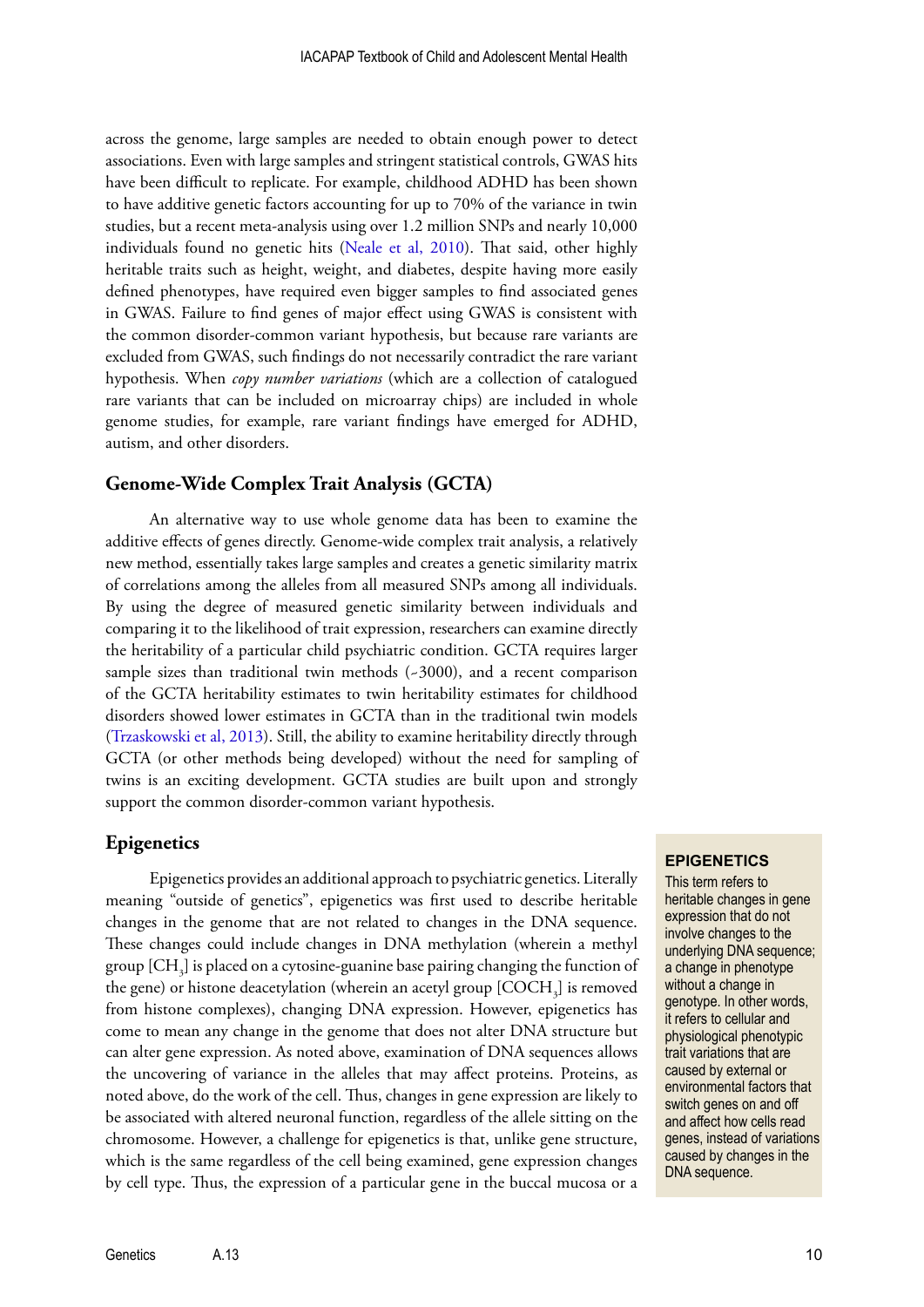peripheral lymphocyte might not represent the expression of that gene in the brain area of interest for a child psychiatric phenotype. There is some evidence, however, that there may be enough of a signal in peripheral tissue to allow epigenetics outside of the brain to be useful for child psychiatric conditions. This is an area of active research and, despite this limitation, epigenetics is a burgeoning field because the idea of altering gene expression rather than DNA structure offers a tantalizing explanation for how genes and environments might interact. To learn more about this, please watch the excellent and entertaining talk about *What Is Epigenetics?* by Nessa Carey.

## **Gene x Environment (GxE) Interplay**

I use the term *gene x environment interplay* because genetic effects are not just moderated by environments but can also correlate with them directly. For example, there can be GxE correlations whereby the expression of a particular genetic trait makes it more likely that one will enter a particular environment which, in turn, makes the expression of the phenotype even more likely. These GxE correlations are probably more common in families than we appreciate.

It has long been known that genes and the environment interact with one another. In some ways, GxE interactions are the foundation of natural selection. Organisms whose genotypic expression allows them to survive in the environment in which they were placed will be able to reproduce, passing on their genes to the next generation. Elmer Heyne, the great plant geneticist, knew this well as he attempted to develop strains of wheat. He recognized that what is inherited is the manner of reaction to a given environment – with certain strains of wheat able to adap to wet environments and others to arid environments. It is this concept – that a particular allele is not *good* or *bad* or *advantageous* or *high risk*, but rather that an allele can be any of these depending on the environment – that lays the foundation for GxE studies.

The field of psychiatric genetics became enamored with the idea of finding specific causal alleles. When these were not easily uncovered, some researchers turned to the study of the environment as a moderator of the effects of particular risk alleles. As an example, research by Caspi, Moffitt, and their colleagues showed that an allele of the neurotransmitter-metabolizing enzyme monoamine oxidase A (MAOA) gene increased the risk for adult antisocial behavior among individuals who had experienced childhood adversity (Caspi et al, 2002). Similarly, they showed that an allele of the serotonin transporter gene (5HTTLPR) increased the risk for adult depression among individuals who had been maltreated in childhood (Caspi et al, 2003). Although meta-analyses have cast doubt on the effect sizes, the concept of GxE interaction has remained at the forefront of psychiatric genetics over the past 10 years. In fact, at this stage the old question of nature *versus* nurture has really been answered. It is, almost always, nature *and* nurture working towards the expression of child mental health phenotypes.

## **CHILD AND ADOLESCENT PSYCHIATRIC CONDITIONS KNOWN TO BE INHERITED**

Nearly all of the common child and adolescent psychiatric conditions or their related constructs have been found to have genetic components. While



Click on the figure to hear a very entertaining talk about "What Is [Epigenetics?" By Nessa](https://www.youtube.com/watch?v=9DAcJSAM_BA)  Carey, author of "Junk DNA" (29:25).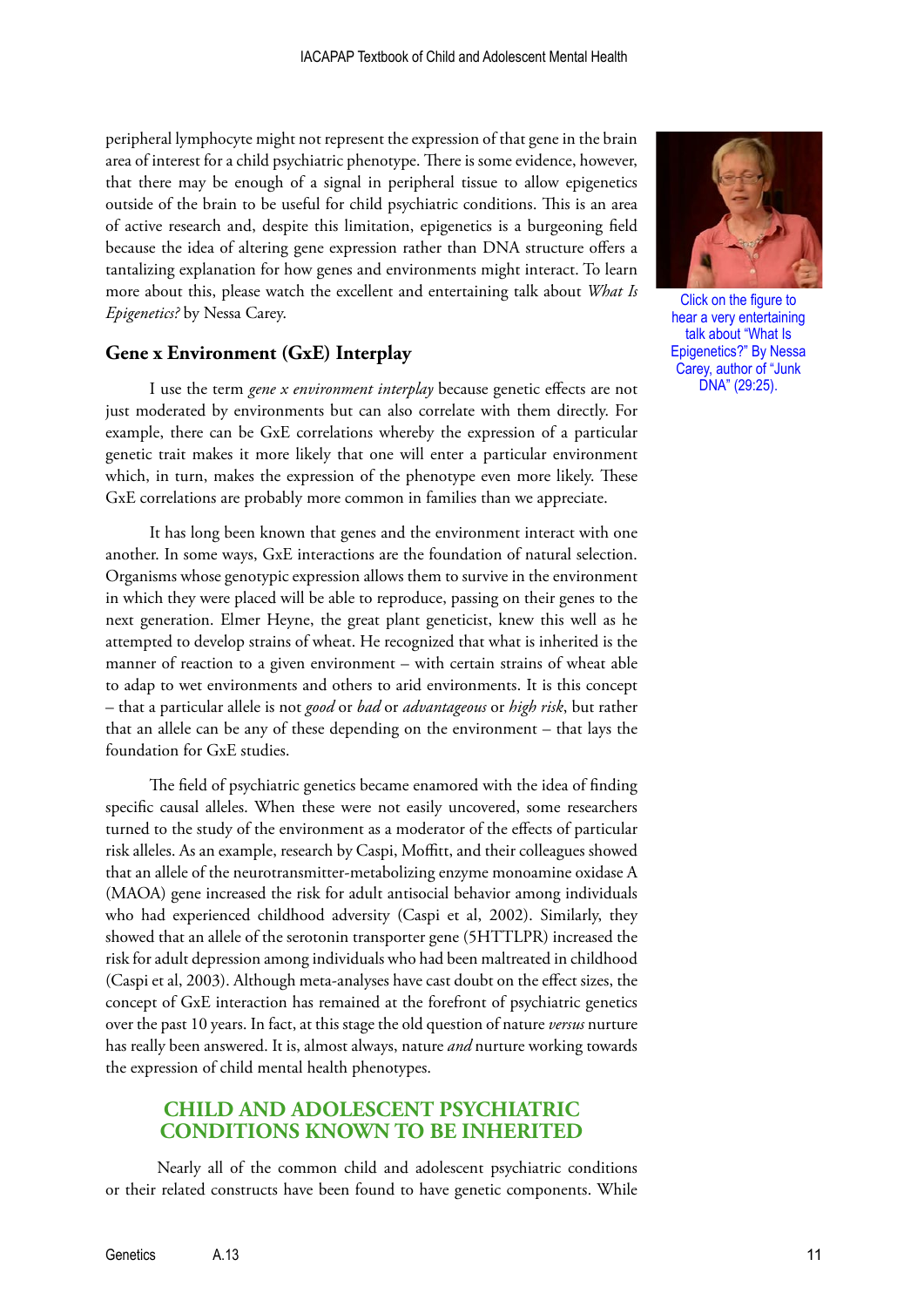**Table A.13.1 The heritability of common child psychiatric conditions based on twin, family, and adoption studies.**

| <b>DISORDER</b>                         | <b>HERITABILITY</b> | <b>REFERENCE</b>               |
|-----------------------------------------|---------------------|--------------------------------|
| Autism spectrum disorder                | 60-90%              | Posthuma & Polderman<br>(2013) |
| <b>ADHD</b>                             | $~270\%$            | Posthuma & Polderman<br>(2013) |
| <b>Anxiety</b>                          | $20 - 40%$          | Smoller et al (2009)           |
| <b>Conduct disorder</b>                 | $39 - 63%$          | Bornovalova et al (2010)       |
| <b>Childhood depression</b>             | 16-43%              | Rice et al (2002)              |
| DMDD/irritability/<br>dysregulation     | 63-75%              | Boomsma et al (2006)           |
| Learning disorders                      | 58-65%              | Willcutt et al (2010)          |
| <b>Oppositional defiant</b><br>disorder | $21 - 57%$          | Hudziak et al (2005)           |
| Obsessive-compulsive<br>disorders       | $39 - 41%$          | Taylor et al (2011)            |
| Tourette syndrome                       | $~277\%$            | Mataix-Cols et al (2015)       |

it may seem strange to make such an absolute statement, there is not a single DSM-5 condition listed in the childhood disorders section where heritability has been tested that has not had a demonstrable genetic component. The relevance of related constructs is illustrated by the new DSM-5 category of disruptive mood dysregulation disorder —which has not been tested in a twin or GCTA design— but the constructs of irritability and of dysregulation, both related to the disruptive mood dysregulation construct, have both been demonstrated to be heritable. Table A.13.1 lists the estimated heritability for many of the common childhood psychopathologies.

The estimates in Table A.13.1 come from studies of twins and families. But, because of the advances in genome-wide complex trait analysis and other direct measurement approaches to heritability, these may need to be revised soon. In general, when genome-wide complex trait analysis is applied to twin samples, heritabilities tend to be lower in GCTA than when using the twin methodology. Whether genome-wide complex trait analysis underestimates or twin models overestimate heritability is an area of active research.

## **Known Genetic Conditions of Importance to Mental Health Professionals**

Keeping in mind that many of the common child and adolescent psychiatric disorders involve complex traits with polygenic inheritance, some genetic conditions are known to have psychiatric symptoms as part of their presentation (Siegel & Smith, 2011). These conditions may present to child and adolescent mental health professionals for behavioral management or for evaluation of associated developmental delays. In these cases, an understanding of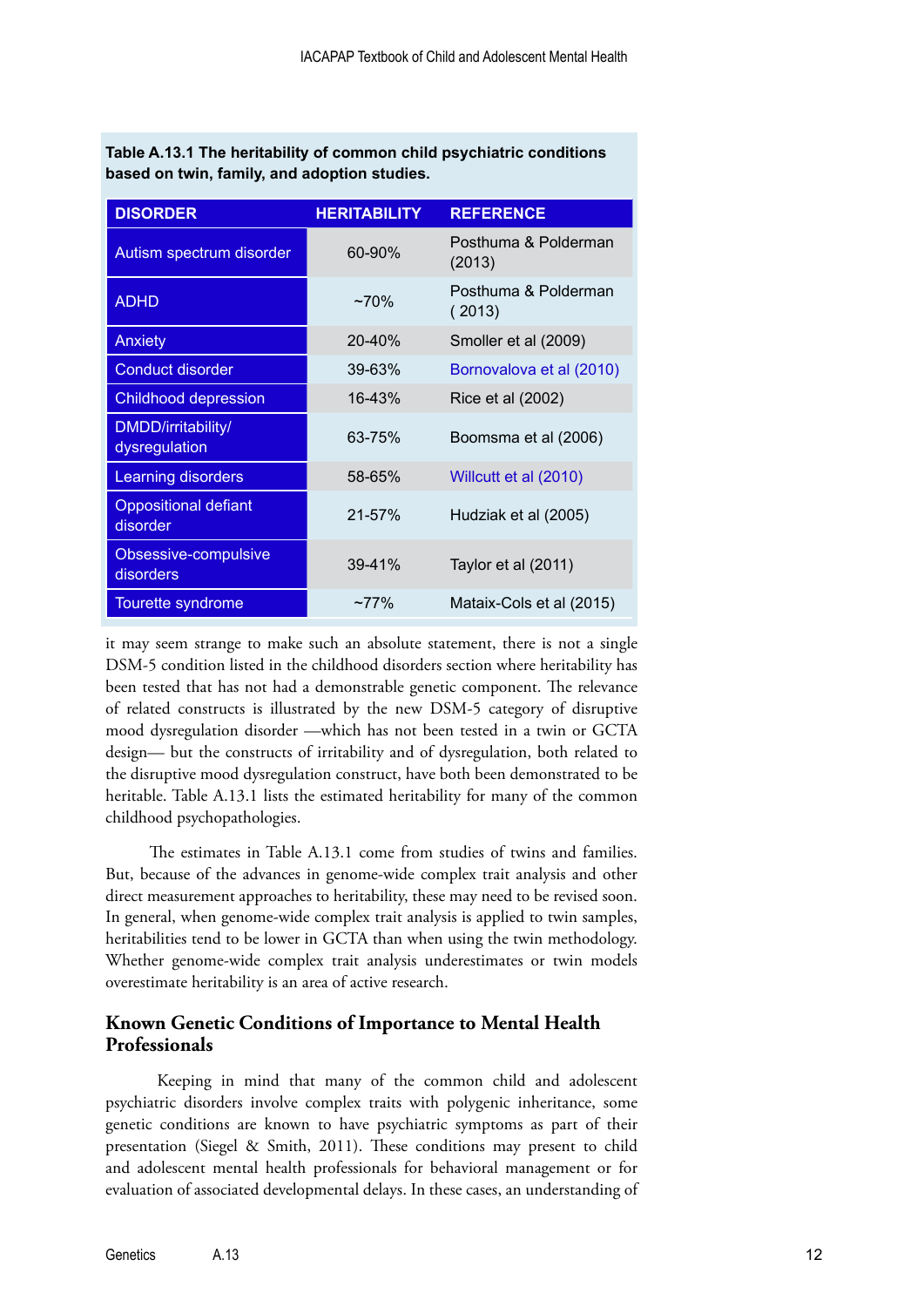the general presentation of children with these conditions is also important. A few examples are provided below. More details can be found on the [Genetics Home](http://ghr.nlm.nih.gov/)  [Reference page of the US National Institute of Health.](http://ghr.nlm.nih.gov/)

#### *Down syndrome*

This describes a constellation of symptoms associated with three copies (trisomy) of chromosome 21. Trisomy 21 is often detected during prenatal screening and has been associated with both advanced maternal and paternal age. Trisomy 21 occurs in about 1 in 1000 live births. Parents most often have unremarkable karyotypes and the trisomy is considered a *de novo* change. It can also occur as a partial trisomy wherein just a portion of chromosome 21 is transmitted – most frequently due to Robertsonian translocation. The additional genetic material from the extra chromosome results in overexpression of a number of genes, likely leading to the cognitive phenotype (see also [Chapter C.1\)](http://iacapap.org/wp-content/uploads/C.1-Intellectual-Disability.pdf).

*Non-psychiatric clinical characteristics:* Down syndrome has distinguishing facial features (up-slanting palpebral fissures, epicanthal folds, a broad nasal bridge, small mouth, relatively large tongue), posteriorly rotated ears, short stature, and single palmar crease. There can be associated cardiac problems (e.g., ventricular septal defect), gastrointestinal problems (such as Hirschsprung's disease, duodenal atresia, or celiac disease), and other nonpsychiatric medical problems.

*Psychiatric clinical characteristics:* Most individuals with trisomy 21 have some form of intellectual disability. Language delay is common. While social responsiveness is not necessarily impaired, up to 10% of individuals with trisomy 21 meet the criteria for an autism spectrum disorder. Patients are at increased risk for many child psychiatric disorders and neurological problems including ADHD, anxiety, depression, seizures, and, later in life, dementia.

*Diagnosis:* Karyotype.

#### *Fragile X syndrome*

In contrast to Trisomy 21, which typically occurs as a *de novo* mutation in the germ line cells of a parent, fragile X syndrome is inherited from parent to child. This makes it the most common inherited condition leading to intellectual disability, occurring at a rate of about 1 in 4000 live male births and 1 in 8000 live female births. As noted above, the pathogenesis of fragile X syndrome involves increasing numbers of trinucleotide repeats – specifically cytosineguanine-guanine (or CGG) repeats in the FMR1 gene on the X chromosome. Across generations, more repeats accumulate. When they accumulate higher than about 200 repeats, the clinical syndrome emerges. Because one X chromosome is inactivated in the cells of females, they tend to be less affected than males. This process of X-inactivation allows for the dosing of genes on the X-chromosome between males and females to be essentially the same. Through an epigenetic process, cells in females express only one of their two X-chromosomes. In the case of X-linked disorders, the affected chromosome is usually inactivated. It can still, however, be transmitted to offspring through the maternal line. Males who receive the affected X chromosome, however, have the affected FMR1 gene unopposed by another X chromosome (see also [Chapter C.1\)](http://iacapap.org/wp-content/uploads/C.1-Intellectual-Disability.pdf).

## **ROBERTSONIAN TRANSLOCATION**

A Robertsonian translocation is when a portion of an acrocentric chromosome (a chromosome with one very short arm and one long arm) is rearranged with portions of another acrocentric chromosome. Because chromosome 21 is acrocentric, its long arm rarely, but occasionally, rearranges with chromosomes 14 or 15, creating an unbalanced amount of chromosome 21 material in the offspring leading to Down syndrome.

#### **FLUORESCENCE IN SITU HYBRIDIZATION (FISH)**

A technique whereby particular parts of the genome are tagged with a fluorescent marker and changes to DNA structure can be identified.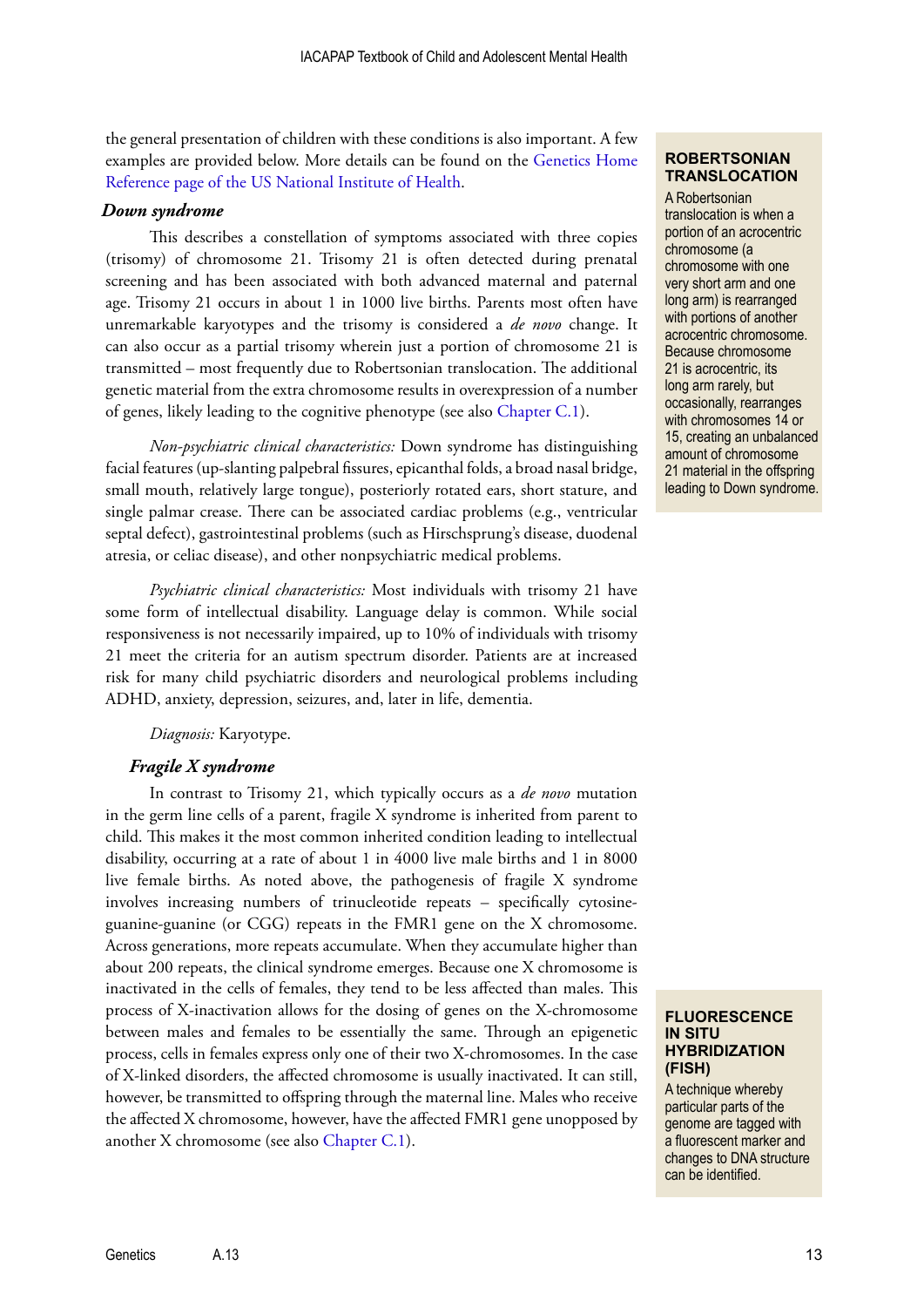*Non-psychiatric clinical characteristics*: Classical features may take until puberty to be manifest but consist of macrocephaly, prominent ears, a long, narrow face and macro-orchidism (in males). There is frequent hyperextendability of joints such as in the fingers.

*Psychiatric clinical characteristics*: Males most often demonstrate some developmental delay – often with intellectual disability that correlates roughly with the number of CGG repeats present. Attention, communication, and social pragmatics are often impaired – even in mildly affected females. Autistic features are common with around 1/3 meeting criteria for an autism spectrum disorder. Other emotional and behavioral problems also occur.

*Diagnosis*: *Fluorescence in situ hybridization* (FISH) testing for fragile X.

#### *Williams syndrome*

Occurring in about 1 in 10,000 live births, Williams syndrome is related to a deletion in a region on chromosome 7 affecting around 30 genes involved in development, cardiovascular disease, and connective tissue development.

*Non-psychiatric clinical characteristics*: Children with Williams syndrome have characteristic facial features: a broad forehead, a wide mouth with full lips, full cheeks, and a narrowing of the distance between the temples. There may be joint problems and increased elasticity of the skin and joints. Depending on the extent of the deletion, there can be supravalvular aortic stenosis of the heart.

*Psychiatric clinical characteristics*: There is typically mild to moderate intellectual disability, especially visual-spatial difficulties. Auditory rote memorization and language may be spared. They may have a superficial hypersocial personality but may miss subtle social cues. ADHD symptoms are common, as are anxiety disorders and sleep disturbance.

#### *Diagnosis*: FISH testing or microarray.

#### *Prader-Willi syndrome*

Prader-Willi syndrome is one of two conditions that are associated with deletion of chromosome 15q11-q13. Prader-Willi syndrome most frequently occurs when the child's paternal copy of this gene is deleted and the maternal copy is inactivated. Alternatively, the child could have received two copies of the maternal chromosome 15 (so-called *uniparental disomy*) or there could have been some other *de novo* mutation that inactivates the genes. In all, Prader-Willi syndrome occurs in about 1 in 15,000 live births.

*Non-psychiatric clinical characteristics:* The earliest manifestations appear in infancy with poor feeding, slow growth, developmental delay, and hypotonia. In childhood, hyperphagia becomes common with resultant obesity and later diabetes. There are characteristic facial features with a narrow forehead, triangular mouth, and almond-shaped eyes. Growth delay, particularly with small, narrow hands and feet, are common. Pubertal development is often delayed and individuals have underdeveloped genitalia.

*Psychiatric clinical characteristics*: Mild to moderate intellectual disability is common but not universal. Most of the manifestations of Prader-Willi are related to compulsive behavior. Most prominent is hyperphagia or compulsive eating, but

## **PCR**

PCR or *polymerase chain reaction,* is a molecular genetics technique used to amplify a region of DNA which can then be used in testing.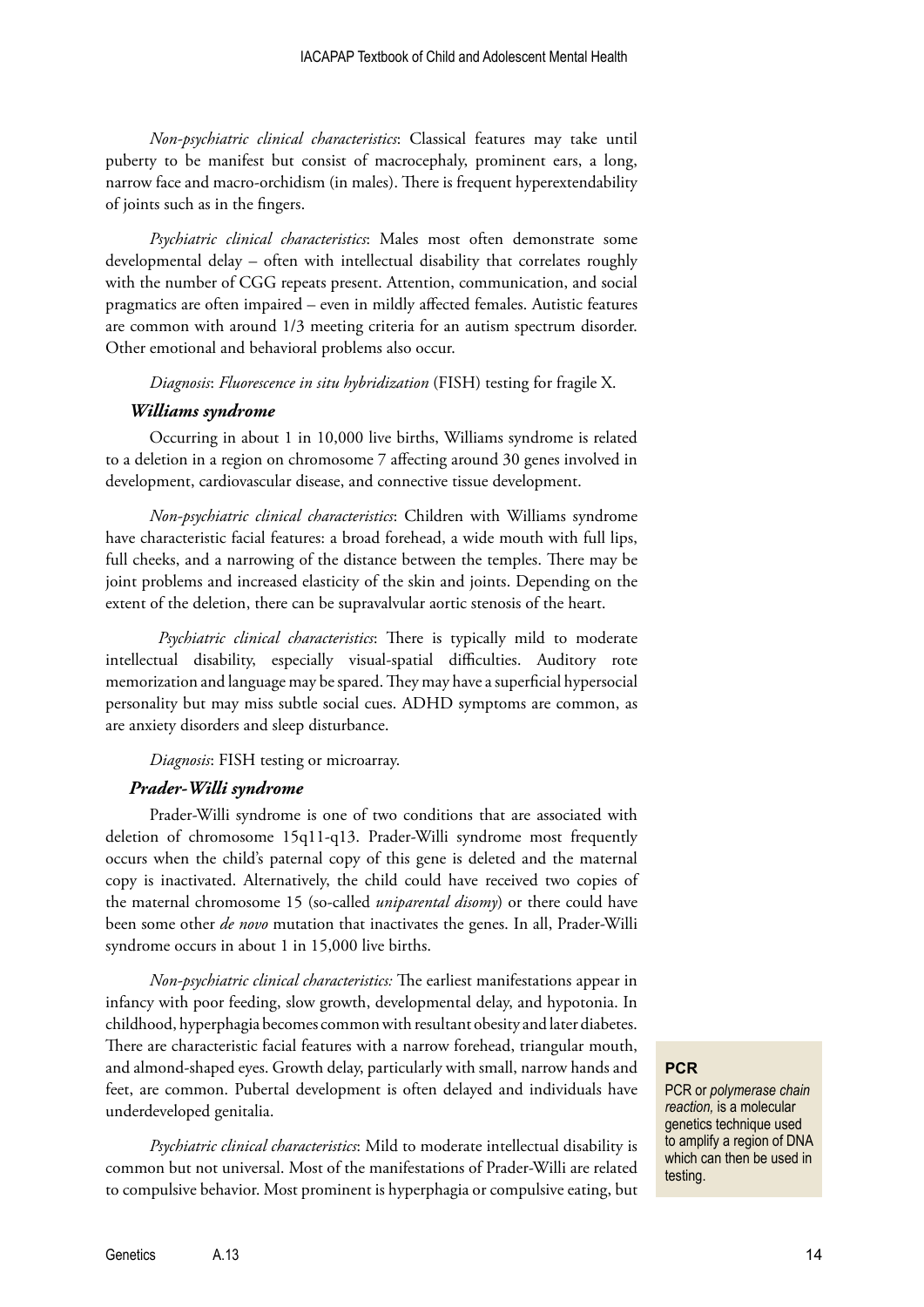skin picking, nose picking, and hair pulling are not uncommon. Obsessions do not often occur with the compulsions. Hoarding and gorging of food frequently occurs, as does poor frustration tolerance when limits are placed on eating. Emotion regulation difficulties may continue into adolescence and adulthood.

*Diagnosis*: Methylation PCR.

#### *Angelman syndrome*

The mirror of Prader-Willi syndrome is Angelman syndrome, which affects around 1 in 15,000 live births as well. In this case, there is loss of the maternal copy of the UBE3A gene on chromosome 15 due to a deletion with the maternal copy of the gene, two copies of the paternal allele or other mutations being inherited.

*Non-psychiatric clinical characteristics*: Seizures emerging in the first 2 years of life are not uncommon. There may be some hypopigmentation of the skin and hair and *coarse* facial features as individuals age.

*Psychiatric clinical characteristics*: The earliest manifestations are delayed development and intellectual disability. Children with Angelman syndrome appear happy and tend to laugh readily and frequently, at times associated with hand flapping. There is social disinhibition. Sleep is frequently poor.

*Diagnosis*: Methylation PCR and/or UBE3A specific mutation analysis.

#### *Rett syndrome*

Resulting from a mutation in the MECP2 gene, Rett syndrome occurs almost exclusively in girls at a rate of about 1 in 8,500 live female births. The MECP2 gene sits on the Xq28 locus and is X-linked dominant. Most males with the mutation die in pregnancy or infancy.

*Non-psychiatric clinical characteristics*: Classically, this syndrome is characterized by mildly delayed or typical early development for the first 6-18 months followed by profound developmental delay, autistic traits, and the characteristic loss of purposeful hand movements. These hand movements are replaced with hand wringing, washing, or clapping movements. Unfortunately, there is eventual loss of most motor function. Seizures are very common.

*Psychiatric clinical characteristics*: The earliest manifestations are developmental delay beginning around 6-18 months which frequently results in little or no language. Along with hand movements, sleep difficulties can be present, as can irritability and autistic-like behaviors.

*Diagnosis*: MECP2 gene sequencing.

## *22q11.2 deletion syndrome*

The 22q11.2 deletion occurs relatively frequently—rates estimated as 1 in 4,000 people—which may be an underestimate because of the variability in the presentation of the syndrome. The loss of the TBX1 gene in this region may be responsible for many of the nonpsychiatric characteristics, while loss of the COMT gene, which codes for a protein involved in catecholamine metabolism, may be responsible for the psychiatric symptoms.

*Non-psychiatric clinical characteristics*: These are highly variable, including



Click on the figure to hear Robert Plomin from the Institute of Psychiatry (King's College, London) [discuss some of the social](https://www.youtube.com/watch?v=TUCkylLAxK0)  issues brought about by behavioral genetics (45:15)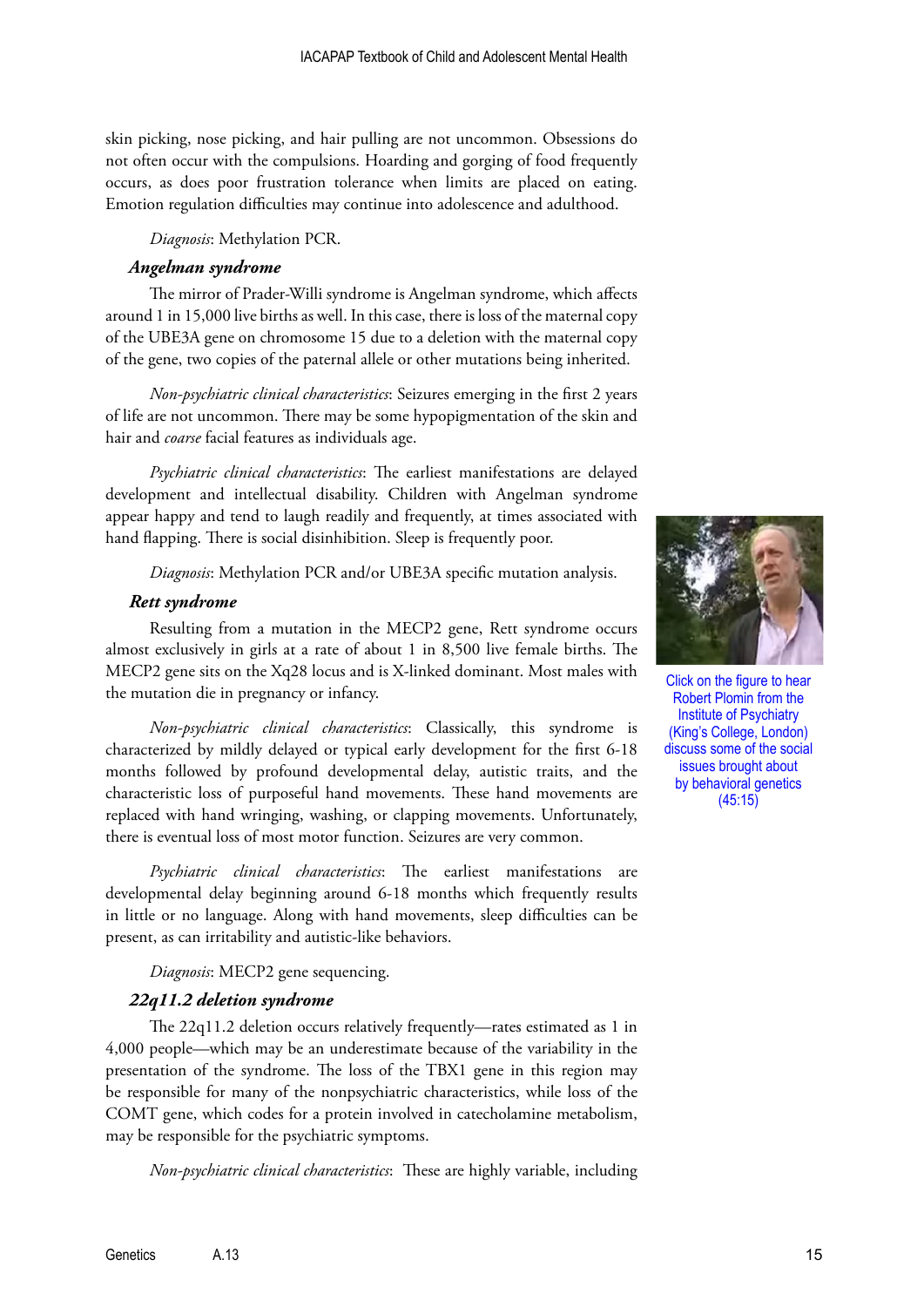cleft lip and palate, other midline structural defects, ventricular septal defect, small or absent thymus gland, low calcium levels, and the *conotruncal anomaly face syndrome* consisting of hypertelorism, small, upward slanting palpebral fissures, prominent eyelids, a low nasal bridge and a small mouth.

*Psychiatric clinical characteristics*: They are highly variable. There may be borderline or mild intellectual disability. Attention problems, anxiety, or social withdrawal can be present at a young age. Many children meet the criteria for an autism spectrum disorder. Psychotic disorders are over-represented in these children.

*Diagnosis*: FISH testing for 22q11 deletion.

## *Others*

There are other syndromes of which one needs to be aware also. Among others these include *Turner syndrome* – a single X chromosome with no paired X or Y, responsible for short stature and possibly intellectual disability; *Smith-Magenis syndrome* – associated with loss of the RAI1 gene on chromosome 17 and is associated with sleep disturbance, short stature, temper tantrums, selfhugging, finger-licking, and self-injury; *deletion or duplication of 16p11* which may predispose to autism, epilepsy, schizophrenia, and intellectual disability;

## **WHEN IS GENETIC TESTING APPROPRIATE?**

A frequently asked question is: "Knowing what we know now about psychiatric genetics, is there a role for genetic testing for the common disorders?" In general, for most of the common child psychiatric conditions, there is no current role for genetic testing. Despite a proliferation of for-profit companies that test cheek swabs or salivary samples and provide genotyping results, the science of prediction for common genetic markers is not yet helpful to mental health professionals. In fact, it seems absurd to pay high fees for information about nonspecific genetic markers that may increase or decrease risk by 1%. It is especially silly to pay such fees when much better information can be gleaned from empirically-based clinical assessment of patients and documentation of their family history. Genetic testing is nevertheless indicated when two or more of the following conditions exist:

- Multiple congenital system involvement (e.g., cardiac, pulmonary, gastrointestinal)
- Presence of intellectual disability
- Presence of unusual or abnormal facies
- Multiple affected individuals in a family.

In general there is no current role for genetic testing for most of the common child psychiatric conditions.

It was previously recommended that patient karyotyping and perhaps FISH testing be done in these situations (Tsuang et al, 2000). However, after these recommendations were made and many other guidelines came out, there have been significant advances in genetic technologies. At this point, for intellectual disability, autism spectrum disorders, or multiple congenital involvement the In general there is no current role for genetic testing for most of the common child psychiatric conditions.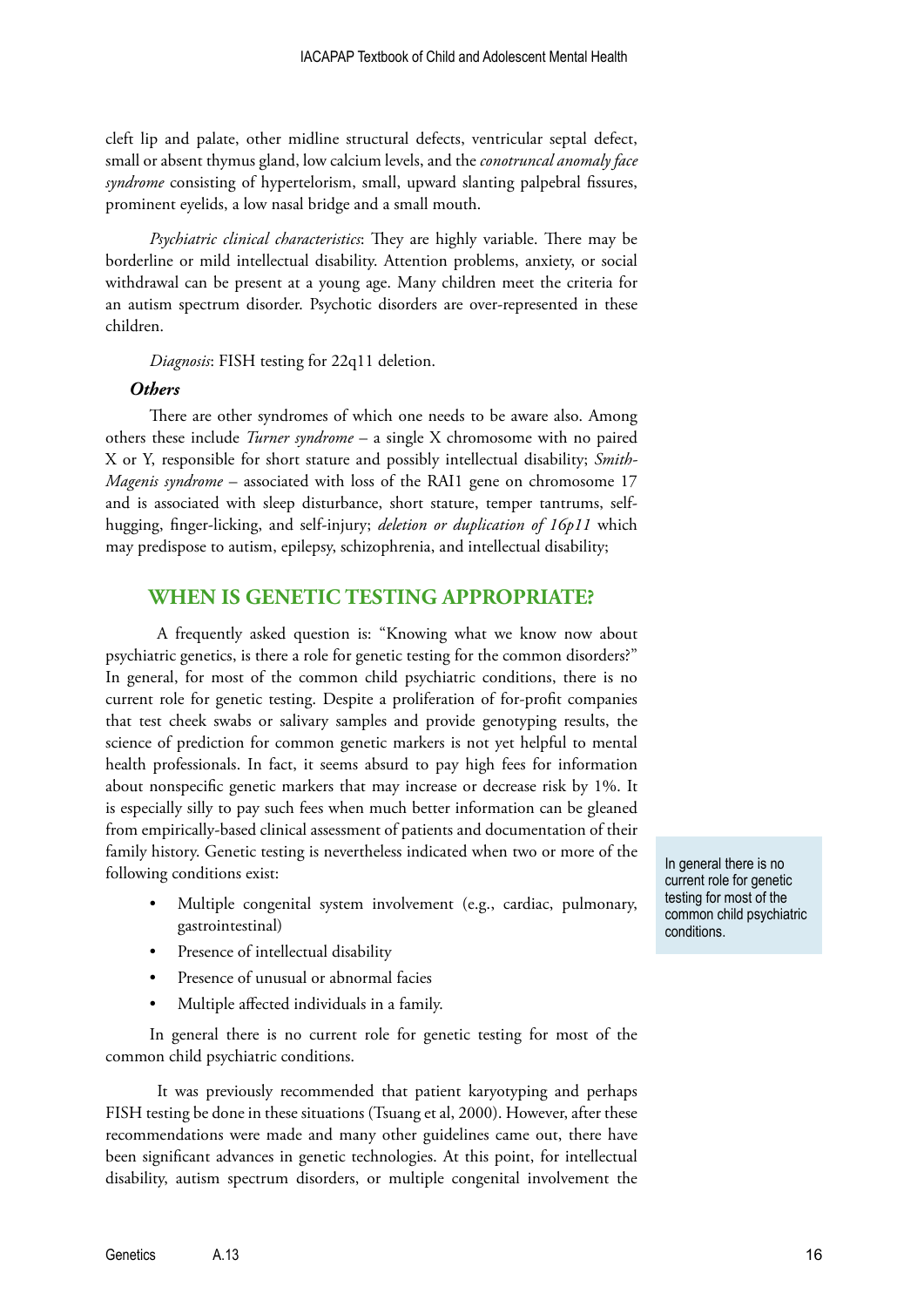recommendation is to start with a chromosomal microarray assay rather than a standard or high resolution karyotype [\(Miller et al, 2010\)](http://www.ncbi.nlm.nih.gov/pmc/articles/PMC2869000/). If an abnormality is detected, it should be followed up by confirmation and the parents should be tested. If there are no chromosomal microarray abnormalities, but clinical findings suggest a genetic disorder, then more specific tests (e.g., single gene tests, FISH for fragile X, or methylation studies) can be performed. However, even the microarray technologies may soon be superseded by *next-generation DNA sequencing* technologies, which literally map every base-pairing in the genome (or the exome) of an individual.

## **GENETIC COUNSELING IN MENTAL HEALTH SERVICES**

An awareness of genetic contributions to psychiatric symptoms can have important implications for diagnosis and patient care (Finn & Smoller, 2006). When genetic counseling becomes relevant, the following points should be considered: Firstly, counseling begins with an accurate diagnosis. A careful history and physically examining the clinical characteristics of known conditions may point towards a particular diagnosis, which can then be used to educate families prior to genetic counseling. The education of individuals and families, be it broadly about genetic concepts or specifically about a suspected genetic syndrome, starts with the mental health professional or the primary care clinician. The primary care clinician should be consulted so that all testing and counseling is coordinated. Next, a genetics consultation can be offered prior to ordering testing. The referring clinician should inform the family that the yield of this kind of evaluation, especially in cases of autism and developmental delay, is likely to be low. After that, the evaluation should be tiered, in that the highest yield tests should be considered first.

Genetic counseling should be provided as a part of the clinical genetics consultation and would include confirming the diagnosis, obtaining a family history, evaluating the intellectual and emotional capacity of family members, evaluating the burdens and benefits of testing, and forming a tiered plan [\(Schaefer](http://www.nature.com/gim/journal/v15/n5/full/gim201332a.html)  [& Mendelsohn, 2013](http://www.nature.com/gim/journal/v15/n5/full/gim201332a.html); Finn & Smoller, 2006). Recurrence risks (i.e., the likelihood of another offspring having the same disorder) should be discussed. Nondirective counseling should be made available to facilitate decision making about options for dealing with recurrence. Genetic counseling may be helpful to those who request it, but there is very little empirical evidence regarding who should receive such counseling, when they should receive it, and who should provide it. There is a clear need for systematic research in this area with suggestive findings that support the requirement for an increased knowledge base in genetic testing (Finn & Smoller, 2006).

## **CONCLUSION**

We have described the state of psychiatric genetics for child and adolescent mental health professionals. The central concept is that heritable traits passed on from parent to child interact with the child's environment to shape developmental psychopathology. While most common child and adolescent

#### **MAPPING THE EXOME**

This process would map the part of the DNA that contains the sequences that remain within mature RNA after a process, called *splicing*, removes parts of the RNA called *introns*. Exomes are thought to be most likely related to protein coding regions.

Due to its growing importance, child and adolescent mental health professionals need to be increasingly aware of genetic issues to understand the relevance of research findings, to be able to explain these concepts to patients and their families and, occasionally, to refer them for genetic counseling. Changes in genetic technology, science, and recommendations are occurring at a rapid rate, which will accelerate further as new technologies become cheaper and more commonplace.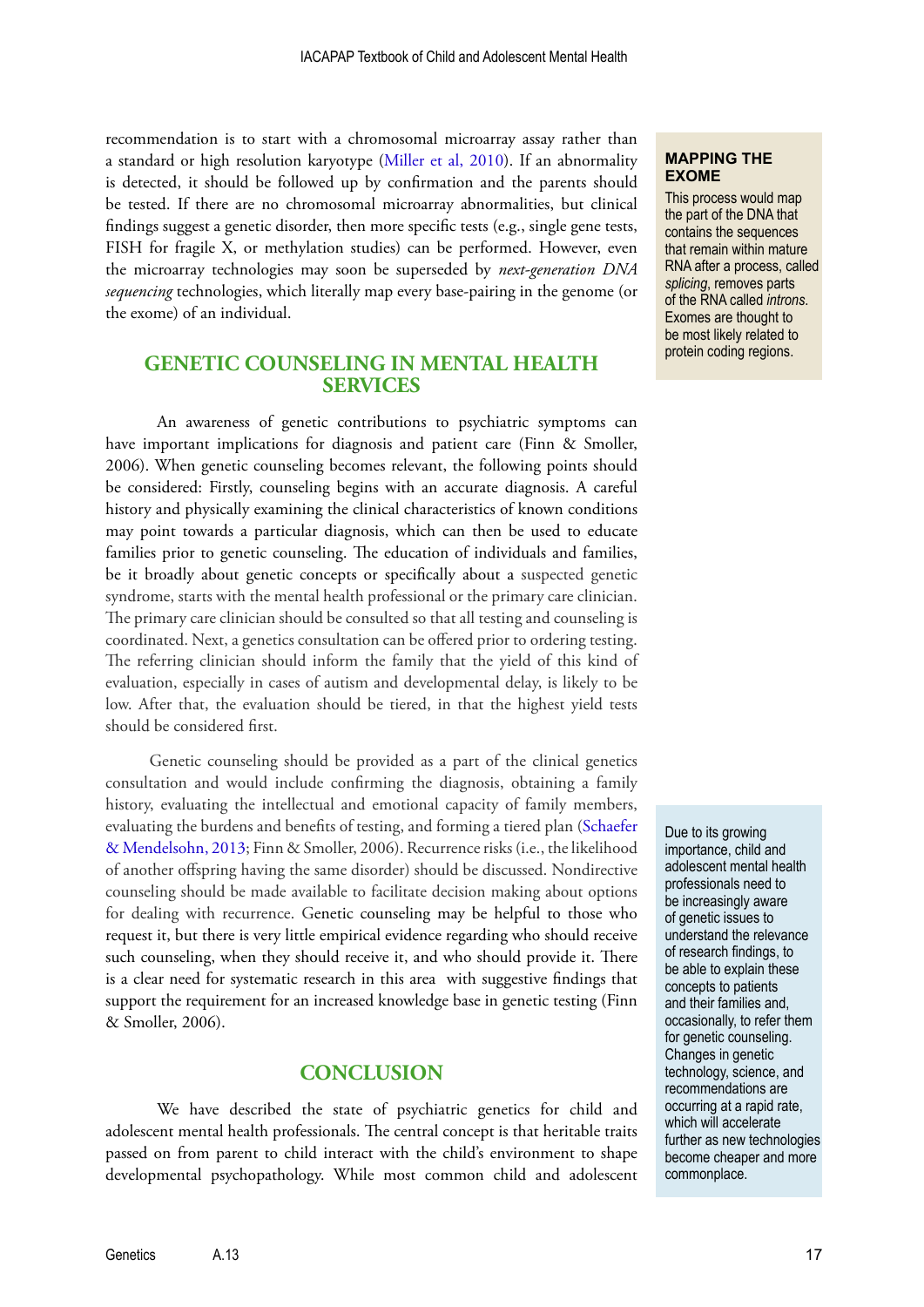mental health conditions are likely polygenic and *caused* by the additive effects of multiple genes increasing risk, rare variants and single gene effects are associated with certain conditions. Many of these single gene (or single chromosomal region) disorders are listed above along with their psychiatric and nonpsychiatric clinical characteristics. Environments may operate on genes by turning them off and on via epigenetic processes. Child and adolescent mental health professionals may need to explain these concepts to patients and their families and, occasionally, may need to refer them for genetic counseling. Changes in genetic technology, science, and recommendations are occurring at a rapid rate, which may accelerate further as *next generation sequencing* technologies become cheaper and more commonplace.

#### Do you have questions?

#### Comments?

Click here to go to the Textbook's Facebook page to share your views about the chapter with [other readers, question the](https://www.facebook.com/pages/IACAPAP-Textbook-of-Child-and-Adolescent-Mental-Health/249690448525378)  authors or editor and make comments.



Jean-Baptiste Lamarck (1774-1829 ), a French biologist, developed a theory of evolution which included the idea that traits can be acquired and then passed along to offspring. During his life Lamarck's ideas did not receive much support and scientific attention but have raised more interest recently. Forms of "soft" or epigenetic inheritance within organisms have been suggested as neo-Lamarckian in nature.

 "Lamarck is far from dead ... The inheritance of acquired characteristics is one of those ideas that holds out eternal fascination. It seems so right. If only inheritance were Lamarckian, evolution would be orderly, and efficient"

(Hull DL (1984). Lamarck among the Anglos. Introduction to Lamark's Zoological Philosophy. University of Chicago Press).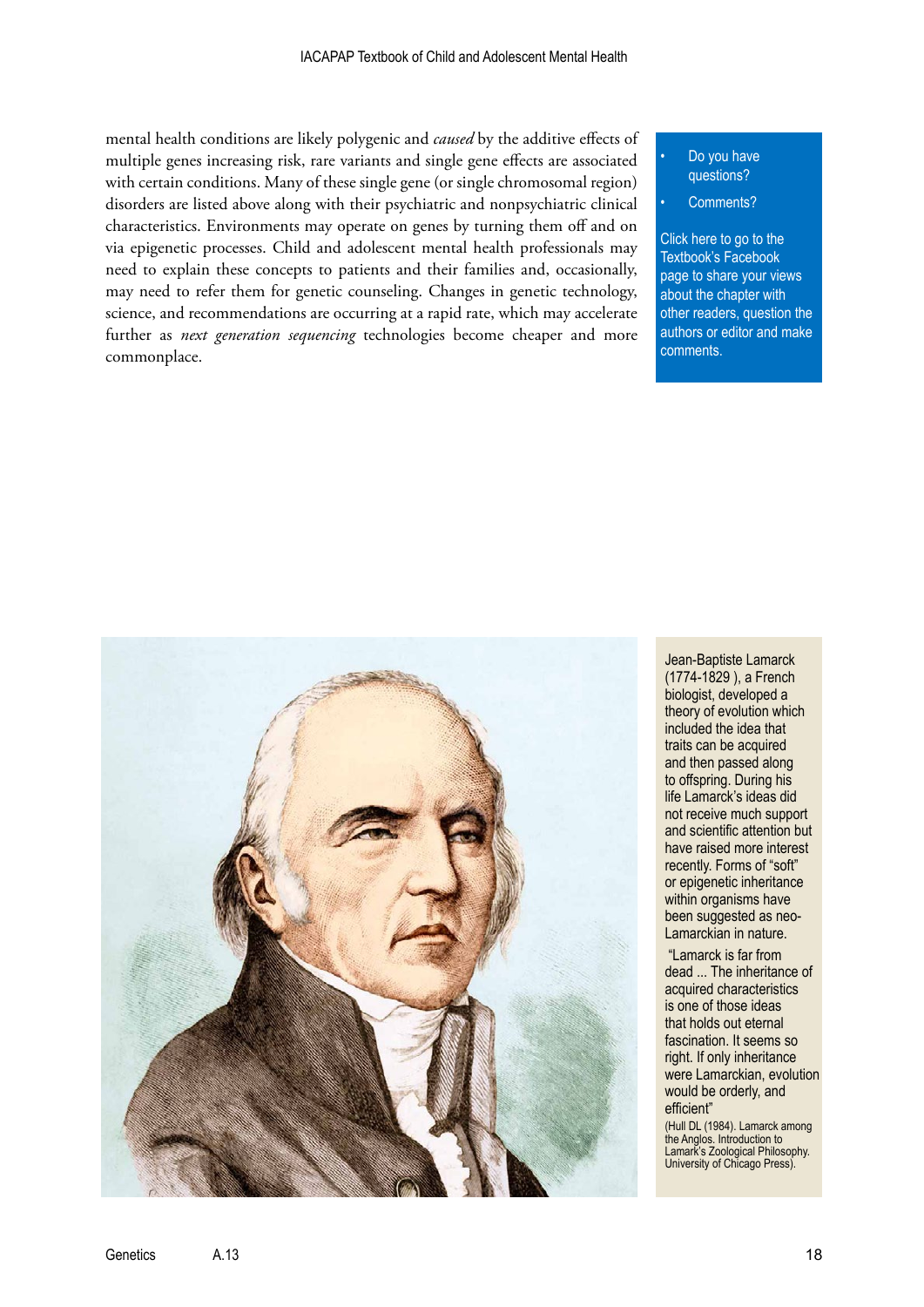## **REFERENCES**

- Alsobrook JP, Grigorenko E, Pauls DL (2002). Genetic influences on child psychiatric conditions. In: Lewis M (ed) *Child and Adolescent Psychiatry: A Comprehensive Textbook 3rd ed.* Philadelphia, PA: Lippincott Williams & Wilkins
- Boomsma D, Busjahn A, Peltonen L (2002). Classical twin studies and beyond. *Nature Reviews Genetics*, 3:872- 882
- Boomsma DI, Rebollo I, Derks EM et al (2006). Longitudinal stability of the CBCL-juvenile bipolar disorder phenotype: A study in Dutch twins. *Biological Psychiatry*, 60:912-920
- [Bornovalova MA, Hicks BM, Iacono WG et al \(2010\). Familial](http://www.ncbi.nlm.nih.gov/pmc/articles/PMC2936682/)  [transmission and heritability of childhood disruptive](http://www.ncbi.nlm.nih.gov/pmc/articles/PMC2936682/)  disorders. *[Amercan Journal of Psychiatry](http://www.ncbi.nlm.nih.gov/pmc/articles/PMC2936682/)*, 167:1066- [1074](http://www.ncbi.nlm.nih.gov/pmc/articles/PMC2936682/)
- Caspi A, Mcclay J, Moffitt TE et al (2002). Role of genotype in the cycle of violence in maltreated children. *Science*, 297:851-854
- Caspi A, Sugden K, Moffitt TE et al (2003). Influence of life stress on depression: Moderation by a polymorphism in the 5-htt gene. *Science*, 301:386-389
- [Constantino JN, Zhang Y, Frazier T et al \(2010\). Sibling](http://www.ncbi.nlm.nih.gov/pmc/articles/PMC2970737/)  [recurrence and the genetic epidemiology of autism.](http://www.ncbi.nlm.nih.gov/pmc/articles/PMC2970737/)  *[American Journal of Psychiatry](http://www.ncbi.nlm.nih.gov/pmc/articles/PMC2970737/)*, 167:1349-1356
- Ehli EA, Abdellaoui A, Hu YS et al (2012). De novo and inherited CNVs in MZ twin pairs selected for discordance and concordance on attention problems. *European Journal of Human Genetics*, 20:1037-1043
- Finn CT, Smoller JW (2006). Genetic counseling in psychiatry. *Harvard Review of Psychiatry*, 14:109-121
- Hoffman EJ, State MW (2010). Progress in cytogenetics: implications for child psychopathology. *Journal of the American Academy of Child and Adolescent Psychiatry*, 49:736-751
- Hudziak JJ, Derks EM, Althoff RR et al (2005). The genetic and environmental contributions to oppositional defiant behavior: A multi-informant twin study. *Journal of the American Academy of Child and Adolescent Psychiatry*, 44:907-914.
- Hudziak JJ, Van Beijsterveldt CE, Althoff RR et al (2004). Genetic and environmental contributions to the Child Behavior Checklist Obsessive-Compulsive Scale: a cross-cultural twin study. *Archives of General Psychiatry*, 61:608-616
- Mataix-Cols D, Isomura K, Perez-Vigil A et al (2015). Familial risks of Tourette syndrome and chronic tic disorders. A population-based cohort study. *JAMA Psychiatry*, 72:787-793
- [Miller DT, Adam MP, Aradhya S et al \(2010\). Consensus](http://www.ncbi.nlm.nih.gov/pmc/articles/PMC2869000/)  [statement: Chromosomal microarray is a first](http://www.ncbi.nlm.nih.gov/pmc/articles/PMC2869000/)[tier clinical diagnostic test for individuals with](http://www.ncbi.nlm.nih.gov/pmc/articles/PMC2869000/)

[developmental disabilities or congenital anomalies.](http://www.ncbi.nlm.nih.gov/pmc/articles/PMC2869000/)  *[American Journal of Human Genetics](http://www.ncbi.nlm.nih.gov/pmc/articles/PMC2869000/)*, 86:749-764

[Neale BM, Medland SE, Ripke S et al \(2010\). Meta-analysis of](http://www.ncbi.nlm.nih.gov/pmc/articles/PMC2928252/)  [genome-wide association studies of attention-deficit/](http://www.ncbi.nlm.nih.gov/pmc/articles/PMC2928252/) hyperactivity disorder. *[Journal of the American Academy](http://www.ncbi.nlm.nih.gov/pmc/articles/PMC2928252/) [of Child and Adolescent Psychiatry](http://www.ncbi.nlm.nih.gov/pmc/articles/PMC2928252/)*, 49:884-897

Posthuma D, Polderman TJ (2013). What have we learned from recent twin studies about the etiology of neurodevelopmental disorders? *Current Opinion in Neurology*, 26:111-121

- Rice F, Harold G, Thapar A (2002). The genetic aetiology of childhood depression: A review. *Journal of Child Psychology and Psychiatry*, 43:65-79
- Rijsdijk FV, Sham PC (2002). Analytic approaches to twin data using structural equation models. *Brief Bioinformatics*, 3:119-133
- [Rutter M, Moffitt TE, Caspi A 2006. Gene-environment](http://adai.washington.edu/confederation/2008readings/Hill_rutter-2006-gxe.pdf)  [interplay and psychopathology: Multiple varieties but](http://adai.washington.edu/confederation/2008readings/Hill_rutter-2006-gxe.pdf)  real effects. *[Journal of Child Psychology and Psychiatry](http://adai.washington.edu/confederation/2008readings/Hill_rutter-2006-gxe.pdf)*, [47:226-261.](http://adai.washington.edu/confederation/2008readings/Hill_rutter-2006-gxe.pdf)
- Schaefer GB, Mendelsohn NJ (2013). Clinical genetics evaluation in identifying the etiology of autism spectrum disorders: 2013 guideline revisions. *Genetic Medicine*, 15:399-407
- Sebat J, Lakshmi B, Malhotra D et al (2007). Strong association of de novo copy number mutations with autism. *Science*, 316:445-449
- Siegel MS, Smith W E (2011). Psychiatric features in children with genetic syndromes: Toward functional phenotypes. *Pediatric Clinics of North America*, 58:833-864
- Smoller JW, Block SR, Young MM (2009). Genetics of anxiety disorders: The complex road from DSM to DNA. *Depression and Anxiety*, 26:965-975
- Taylor S, Asmundson GJ, Jang KL (2011). Etiology of obsessivecompulsive symptoms and obsessive-compulsive personality traits: Common genes, mostly different environments. *Depression and Anxiety*, 28:863-869

[Trzaskowski M, Dale PS, Plomin R \(2013\). No genetic influence](http://www.ncbi.nlm.nih.gov/pmc/articles/PMC3914760/)  [for childhood behavior problems from DNA analysis.](http://www.ncbi.nlm.nih.gov/pmc/articles/PMC3914760/)  *[Journal of the American Academy of Child and](http://www.ncbi.nlm.nih.gov/pmc/articles/PMC3914760/)  [Adolescent Psychiatry](http://www.ncbi.nlm.nih.gov/pmc/articles/PMC3914760/)*, 52:1048-1056.

Tsuang D, Faraone SV, Tsuang MT (2000). Psychiatric genetic counseling In: Bloom FE, Kupfer DJE (eds) *Psychopharmacology-4th Generation of Progress*. New York, NY: Raven Press

[Willcutt EG, Pennington BF, Duncan L et al \(2010\).](http://www.ncbi.nlm.nih.gov/pmc/articles/PMC2953861/)  [Understanding the complex etiologies of](http://www.ncbi.nlm.nih.gov/pmc/articles/PMC2953861/)  [developmental disorders: Behavioral and molecular](http://www.ncbi.nlm.nih.gov/pmc/articles/PMC2953861/)  genetic approaches. *[Journal of Developmental and](http://www.ncbi.nlm.nih.gov/pmc/articles/PMC2953861/)  [Behavioral Pediatrics](http://www.ncbi.nlm.nih.gov/pmc/articles/PMC2953861/)*, 31:533-544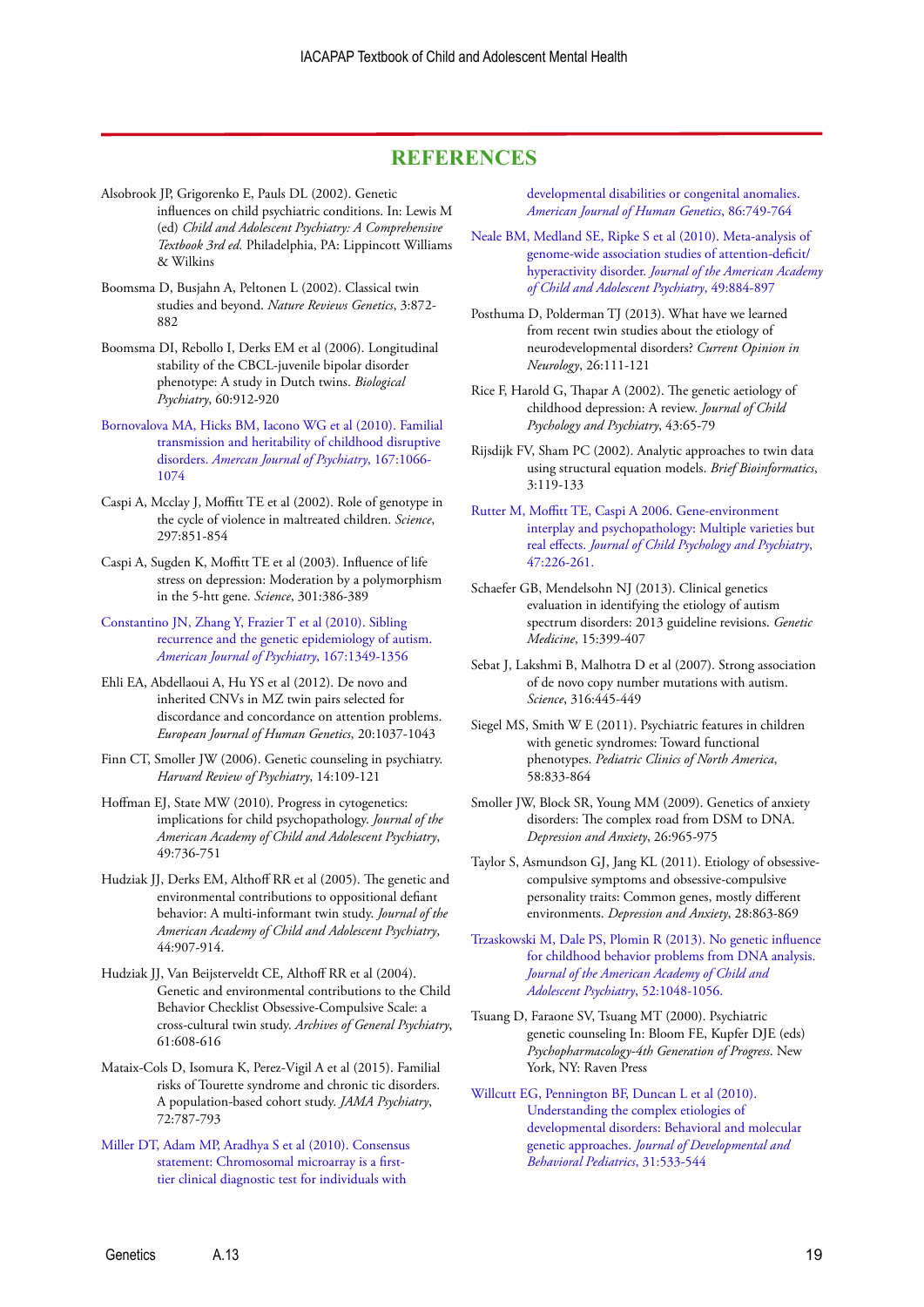# **Appendix A.13.1**

## **SELF-DIRECTED LEARNING EXERCISES AND SELF-ASSESSMENT**

## *MCQ A.13.1 Most child and adolescent psychiatric disorders are:*

- A. Not inherited
- B. Inherited following a Mendelian model
- C. Inherited single-gene disorders
- D. Inherited but involve multiple genes
- E. Due to de novo mutations

#### *MCQ A.13.2 A strand of DNA in a chromosome is called:*

- A. Chromatid
- B. Allele
- C. Centromere
- D. Nucleotide
- E. Base

#### *MCQ A.13.3 A gene located in the short arm of chromosome 7, region 3, band 1, sub-band 2 would be annotated as:*

- A. 7q31.2
- B. 3p71.2
- C. 2p31.7
- D. 7p31.2
- E. 1q2.3.7

*MCQ A.13.4 The number and appearance of chromosomes in the nucleus of a cell is called:*

- A. Phenotype
- B. Alleles
- C. Genome
- D. Exome
- E. Karyotype

## *MCQ A.13.5 Heritability is stablished through:*

- A. Family studies
- B. Twin and adoption studies
- C. Candidate gene studies
- D. Linkage studies
- E. Genome-wide association studies

## *MCQ A.13.6 Co-segregation is:*

- A. The additive effect of damaged genes
- B. When segments of DNA are repeated
- C. The effect of environmental influ- ences on gene expression
- D. The tendency for closely linked genes to be inherited together
- E. The tendency for a single nucleo- tide polymorphism (SNP) to find a match

## *MCQ A.13.7 Fragile X syndrome is caused by a:*

- A. Trisomy of chromosome X
- B. Deletion of chromosome 15
- C. Deletion in a region on chromosome 7
- D. Single X chromosome with no paired X or Y
- E. Abnormal number of trinucleotide repeats on the X chromosome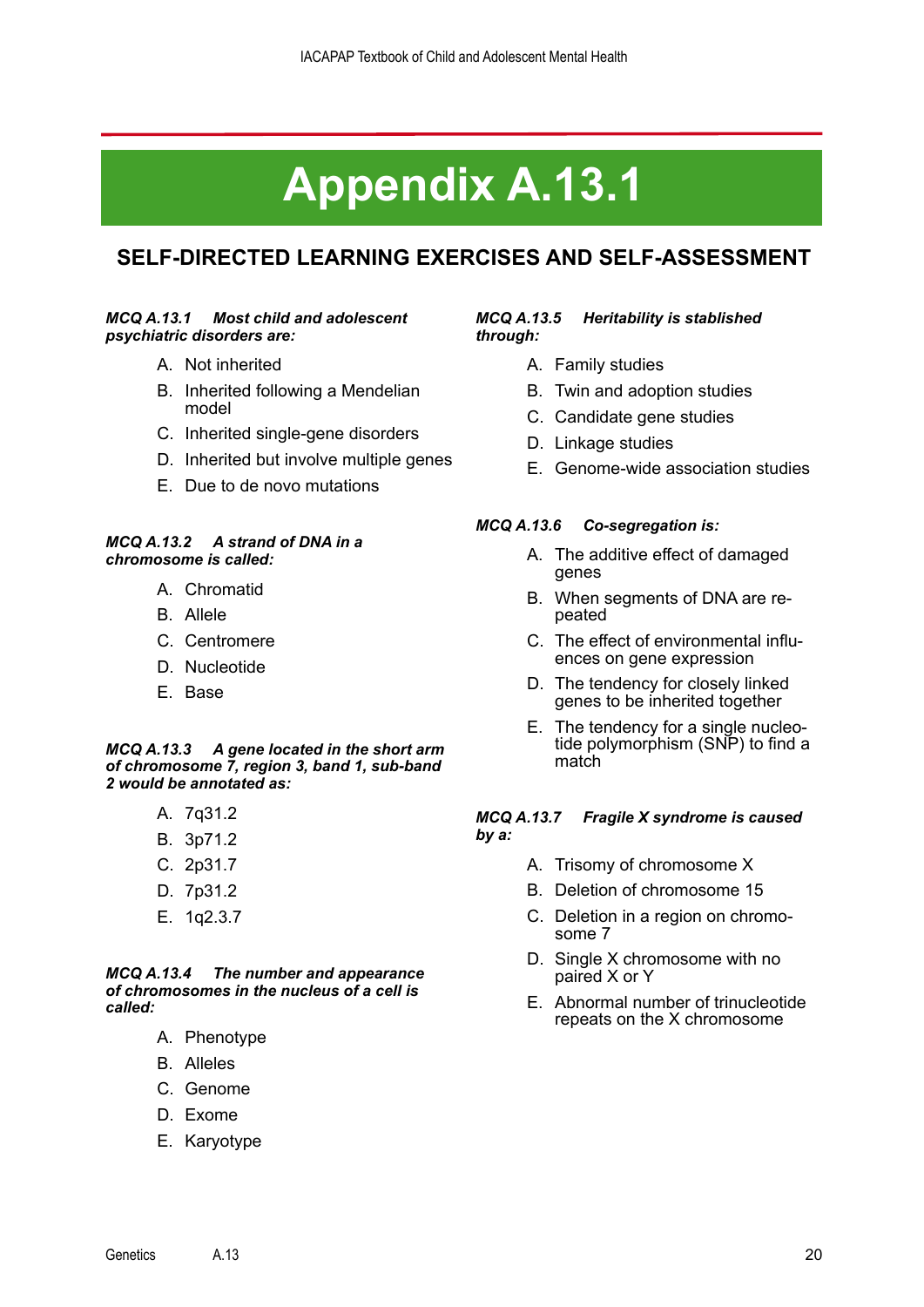## *MCQ A.13.8 Genetic testing:*

- A. Is advisable in the case of children with ADHD
- B. Helps to choose the right treatment for a specific child
- C. Is not advisable for most common child psychiatric conditions
- D. In most cases will ease parents anxiety
- E. Is easily available in most countries nowadays

#### *MCQ A.13.9 Prader-Willi Syndrome and Angelman syndrome have in common that both:*

- A. Preferentially affect females
- B. Involve deletion of sections of chro- mosome 15
- C. Involve hoarding of food
- D. Involve changes in the X-chromo- some
- E. Readily detected by karyotype analysis

#### *MCQ A.13.10 The Rare-Variant-Common Disease Hypothesis suggests that:*

- A. Common psychiatric disorders are associated with an accumulation of rare mutations
- B. Common psychiatric disorders are due to the addition of multiple common risk alleles
- C. It is rare for common diseases to have a genetic etiology
- D. Genes and environments are interacting through epigenetic mecha nisms
- E. Genome-wide association studies are necessary to determine genetic etiology

## *MCQ A.13.11 The central dogma of biology states that:*

- A. All living beings are made of cells
- B. DNA is only contained in the nucleus of cells
- C. RNA -> DNA -> protein
- D. DNA -> RNA -> protein
- E. DNA is a double helix

## *MCQ A.13.12 Epigenetics refers to:*

- A. Changes in the organism that are outside of cells
- B. Evolution due to natural selection
- C. Changes in RNA protein binding
- D. Heritable changes that do not in- volve changes in DNA sequence
- E. The field of study that encompasses genetics